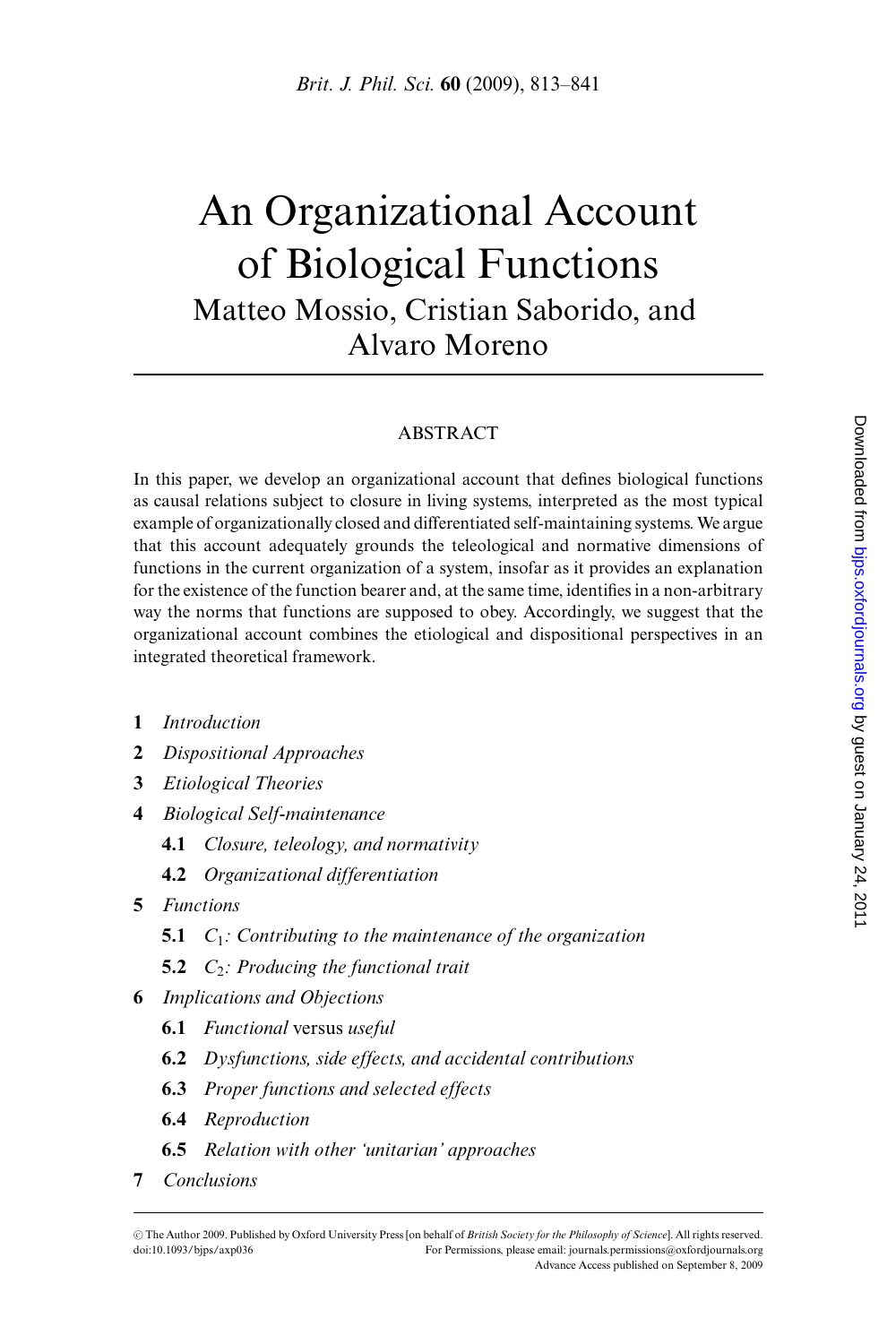#### **1 Introduction**

During the last 40 years, the concept of function has been investigated by an increasingly rich literature in the field of philosophy of science.<sup>1</sup> The main reason for this interest lies in the fact that functions seem to call for the naturalization of their teleological and normative dimensions.

First, functions seem to have a genuine explanatory role in accounting for the *existence* of function bearers. Affirming that—to cite a classical example—'the function of the heart is to pump blood' is to say that this effect has specific relevance in explaining the existence, structure, and morphology of hearts (see also Buller [1999], pp. 1–7). Functional attributions thus introduce a teleological dimension in the structure of explanation, insofar as the existence of a trait could be explained by appealing to some specific effects or consequences of its own activity. In this respect, the explanatory power of functions has to be reconciled with their teleological 'flavour'.

Second, the concept of function possesses a normative dimension to the extent that it refers to some effect that the trait is *supposed* to produce (Hardcastle [2002], p. 144). As McLaughlin ([2001]) has pointed out, functions are means– end relationships, which go beyond standard efficient causation. Attributing functions to traits implies a reference to some specific effect, which constitutes a criterion against which the activity of the trait can be normatively evaluated. The normative dimension of functions requires, then, a theoretical justification of the criteria upon which functional relations are identified among all causal relations.

The philosophical debate has addressed both issues, and several accounts have been proposed to interpret the concept of function, in order to make it compatible with the accepted structure of scientific explanation. Broadly speaking, the existing philosophical accounts of functions can be classified into two main traditions, which mainly diverge on the explanatory strategies adopted to deal with the problem of teleology.

A first tradition, usually labelled 'etiological', has tried to justify and naturalize the teleological dimension of functions by appealing to a scientifically acceptable causal explanation. In the mainstream formulation, etiological approaches appeal to a historical-selective causal process, through which the existence of current functional traits is the consequence of the selection exerted on the effects of previous occurrences of the trait. A second tradition, called 'systemic' or 'dispositional', discards the teleological dimension of functional attributions as a relevant explanandum by interpreting functions as causal means–end relations at work in a system. From this second perspective,

<sup>1</sup> Several collections surveying the recent philosophical debate have appeared: see (Ariew *et al*. [2002]; Buller [1999]; Allen *et al*. [1998]).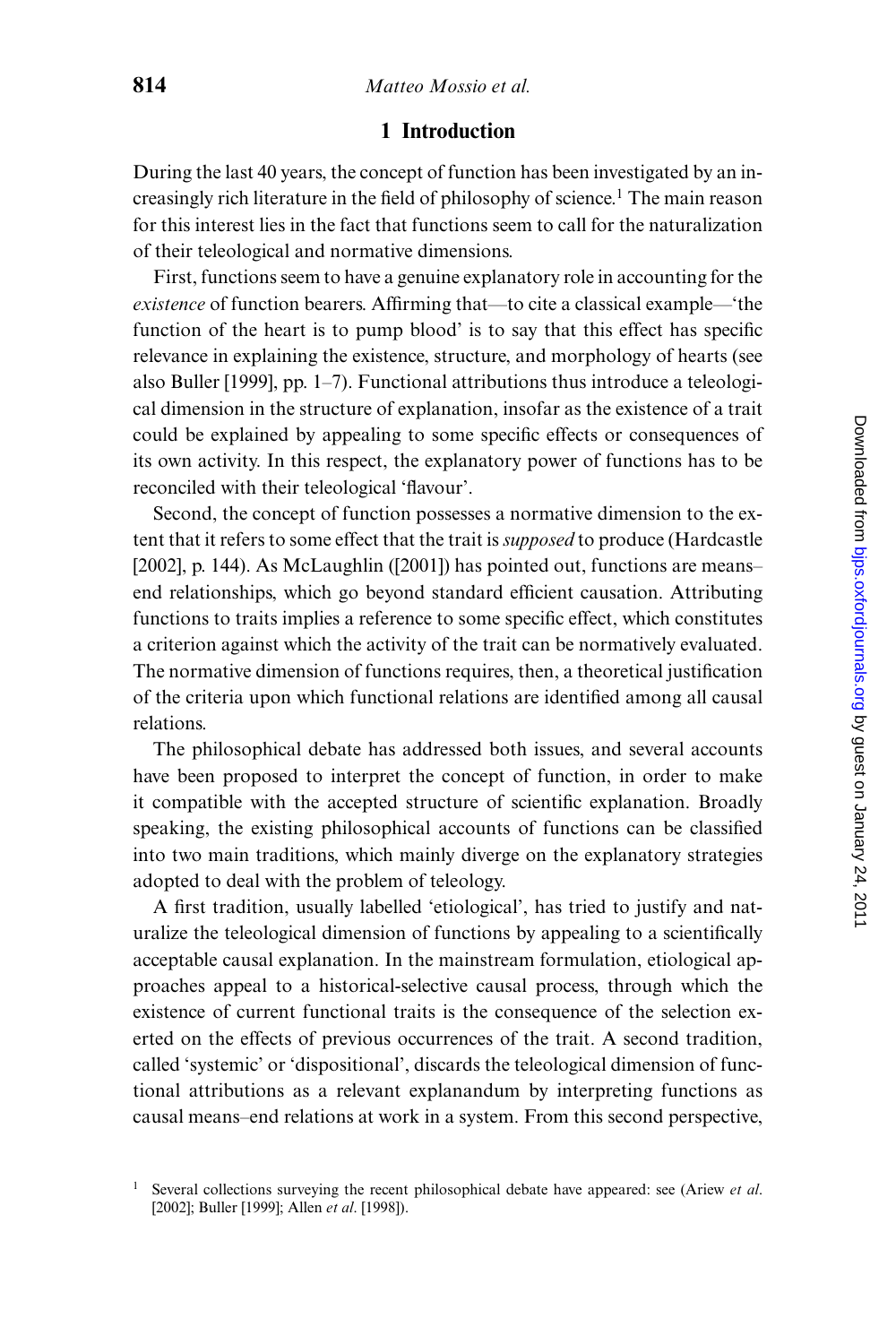functions do not explain the existence of the bearer; they refer to current contributions of functional traits to some capacity of the system to which they belong. Both the etiological and the dispositional traditions have addressed the issue of normativity. As we will discuss, the etiological approach usually interprets norms in terms of the evolutionary conditions of existence of the functional trait. In contrast, a debate has arisen within the dispositional tradition between authors claiming that an adequate theory of functions has to ground their normative dimension, and authors for whom not even a grounding of norms is required.

The two traditions have been widely discussed and their qualities and limits precisely analyzed, along with their mutual relations. Most authors seem to agree that etiological and dispositional approaches provide alternative definitions of functions, to the extent that the explanation of the existence of the functional trait seems to be conceptually independent from the explanation of its contribution to a capacity of the current system, and vice versa. Some authors have proposed a pluralistic solution to the problem of alternative definitions of functions, arguing that the etiological and dispositional approaches actually provide two complementary concepts of function (Allen and Bekoff [1995]; Godfrey-Smith [1994]; Millikan [1989]). Other authors, such as Kitcher ([1993]), Walsh ([1996]), and Walsh and Ariew ([1996]), have claimed that there is, in fact, a unique concept of function, in which the etiological and dispositional formulations can be subsumed as special cases.<sup>2</sup>

In this paper, we develop an *organizational* account of biological functions that shares with previous accounts the notion that the etiological and dispositional perspectives can be integrated into a unique conceptual framework. In particular, we will interpret functions as causal relationships at work in the organization of biological systems, which at the same time (i) explain the existence of the function bearer and (ii) constitute means–end relationships contributing to some distinctive capacity of the current system being analyzed. The gist of the argument will be that functions are inherently related to the idea of *a closed and differentiated self-maintaining organization,* which provides an adequate grounding for their teleological and normative dimensions. A relevant implication of the organizational account is that it is likely to provide a unified account for functional attributions to both biological traits and artefacts. In this paper, however, we will restrict the analysis to the functions of biological traits, and leave the case of artefacts—which will require a detailed examination—for a future enquiry.

The structure of the paper is as follows. In Sections 2 and 3, we present a critical analysis of the existing dispositional and etiological approaches and

<sup>2</sup> In Section 6.5, we will discuss in more detail these 'unitarian' approaches, as Buller ([1999]) labels them.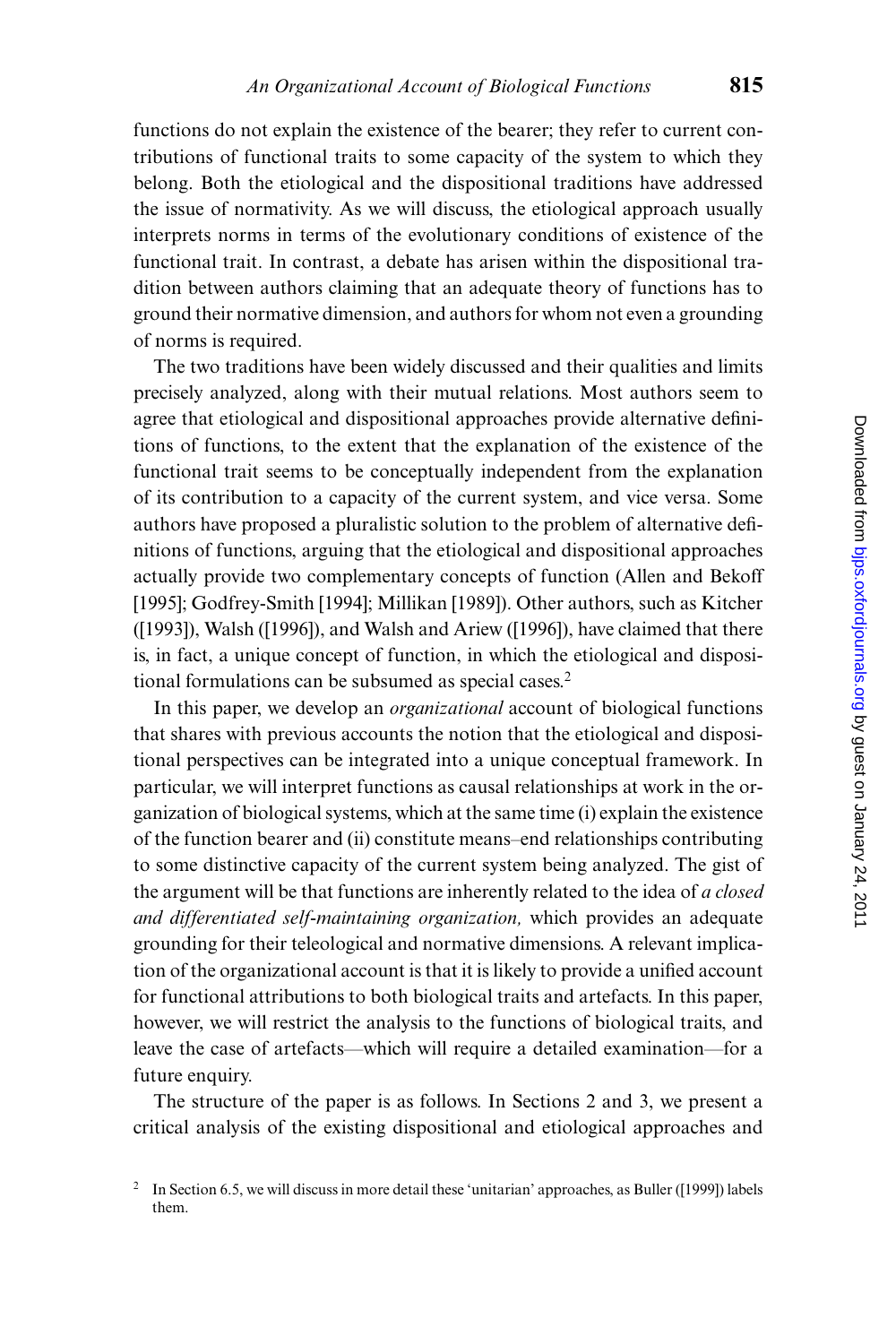discuss their relative strengths and weaknesses. Our analysis indicates the importance of developing an account of biological functions that combines the virtues of these two approaches and can ground both the teleological and normative dimensions of functions in the *current* organization of the system. In Section 4, we introduce a description of biological organization in terms of self-maintenance, by arguing that two of its specific properties, closure and differentiation, adequately naturalize teleology and normativity, and then ground functional attributions in the current organization of the system. In Section 5, we articulate our characterization of biological functions from the organizational perspective. In Section 6 we discuss some consequences and properties of our proposal, as well as some possible objections and counter-examples. Finally, in Section 7, we conclude by discussing the relation between our proposal and similar ones.

## **2 Dispositional Approaches**

In the philosophical debate on functions, several authors have developed accounts of functions based on the idea that functional attributions refer to *current* features of the system under examination. Following the original proposal by Nagel ([1977], [1961]), these accounts discard teleology as a constitutive dimension of the concept of function. Thus, functions do not refer to a causal process that would explain the existence of the function bearer by appealing to its effects. Rather, functional relations are interpreted as a particular class of causal effects or dispositions of a trait, means–end relationships contributing to some distinctive capacity of the system to which it belongs. On the basis of this common theoretical stance, these approaches have been labelled 'causal role', 'dispositional' or 'forward-looking', as opposed to 'backward-looking' etiological ones. In this paper, we will use the general label 'dispositional' to refer to this class of theories.

The philosophical agenda of dispositional approaches focuses on providing naturalized (i.e., grounded in some constitutive features of the system and not related to an extrinsic evaluative decision of the observer) and appropriate (i.e., in accordance with both scientific and everyday usage) criteria to identify what counts as a target capacity of a functional relationship, from which the relevant norms could be deduced, and the different dispositional approaches have proposed various criteria to identify these target capacities.

The more classical dispositional approach is the 'systemic approach' (SA), which defines a function  $F$  as the contribution of a process  $P$  to a distinctive higher-level capacity *C* of the system *S* to which it belongs (Craver [2001]; Cummins [1975]; Davies [2001]). In the SA, explaining functions means analyzing a given higher-level capacity of the system into the capacities of the system's components, which jointly concur to the emergence of the higher-level capacity.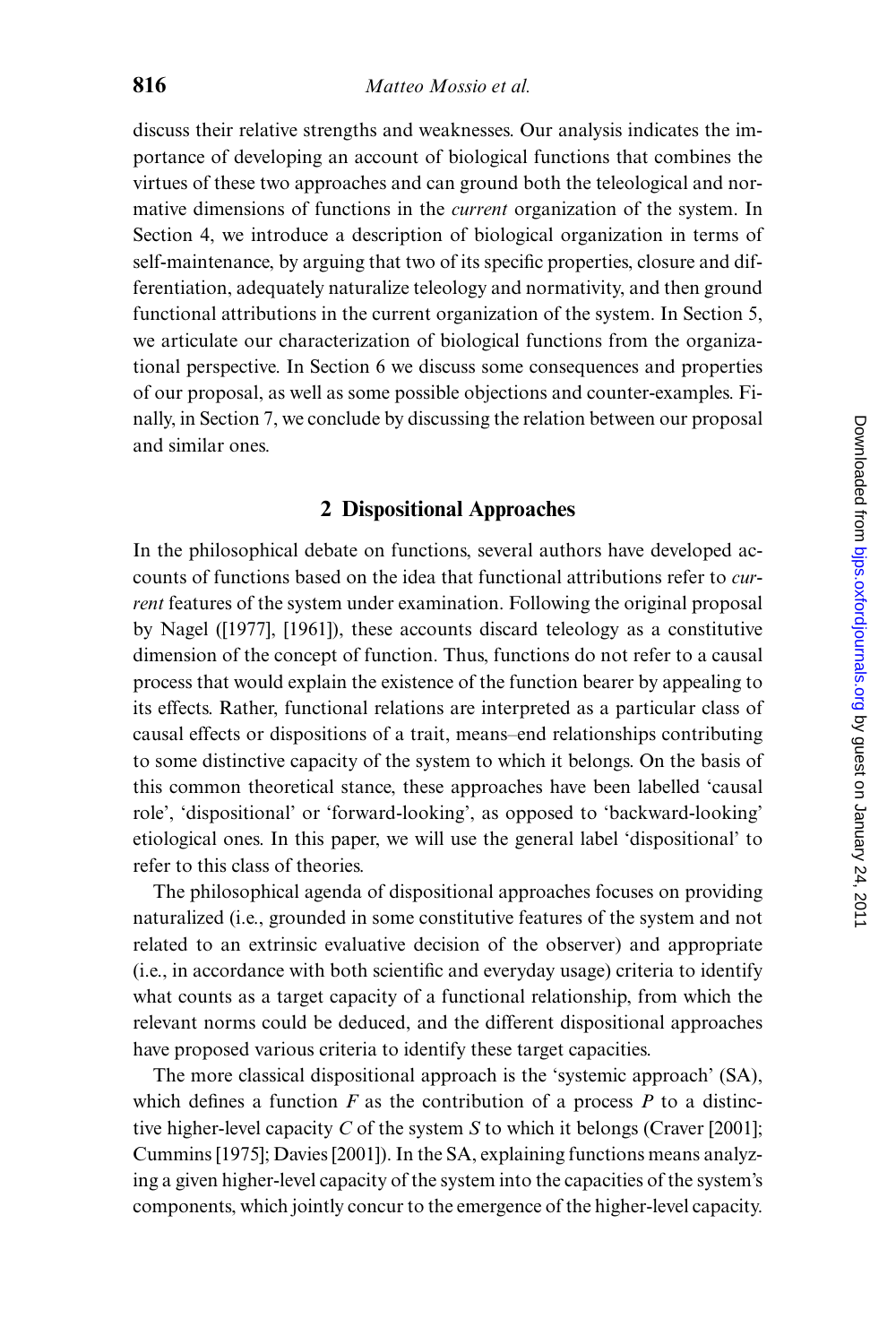Accordingly, as Davies clarifies, the SA restricts functional attributions to *hierarchically organized* systems (Davies [2001], p. 85; see also Craver [2001], Section 4). The SA extends functional ascriptions to relations at work in a wide range of systems and capacities and dissolves the problem of teleology of functions by reducing them to any causal contribution to a higher-level capacity. In turn, the normative dimension of functions is reduced to the constraint that the causal effect must contribute to a higher-level capacity: in particular, no reference to a 'benefit' for the system is required when identifying functional effects.

Despite its restriction to hierarchically organized systems, the explanatory strategy adopted by the SA is exposed to a major criticism, namely, that it seriously *under-specifies* functional ascriptions, which in turn generates several problems (see also Wouters [2005]). First, the SA fails to draw a principled demarcation between systems whose parts appear to have functions and systems whose parts do not (Bigelow and Pargetter [1987]; Millikan [1989]).<sup>3</sup> Second, the SA lacks a principled criterion to identify the relevant set of contributions for which functional analysis makes sense. Consequently, the SA is unable to adequately distinguish between functional contributions and dysfunctional or irrelevant effects (Millikan [1989]; Neander [1991]). Third, the SA is unable to draw an appropriate distinction between 'proper' functions and accidental, useful contributions (Millikan [2002], [1993]).

Because of these fundamental weaknesses of the SA, the 'goal contribution approach' (GCA) has attempted to introduce more specific constraints on what makes causal relations properly functional, by linking the concept of function to the idea of *goal-directedness*. In particular, the GCA restricts functional attributions to causal contributions to those (higher-level) capacities constituting the 'goal states' of the system (Adams [1979]; Boorse [2002], [1976]). To identify the goal states of a system following a naturalized and non-arbitrary criterion, the GCA has adopted a cybernetic characterization of goal-directedness, based on ideas previously proposed by Rosenblueth *et al*. ([1943]) and developed by Sommerhoff ([1950], [1959]) and other authors. In particular, biological systems can be described as having as their essential goal to survive (and reproduce). Hence, biological functions are dispositions that contribute to these goals.

The explanatory strategy of the GCA consists of restricting functions to the contributions to those higher-level capacities that can be described in a naturalized way as 'goals' in cybernetic terms. The main virtue of this perspective

<sup>&</sup>lt;sup>3</sup> As Craver points out, Cummins' conditions for performing a functional analysis certainly 'point to important *symptoms*' that the considered system is a relevant one (Craver [2001], p. 57). Nevertheless, they are too generic to rule out counter-examples, since many physical dissipative systems, such as hurricanes, in which the activity of microscopic elements causes the emergence of a higher-level pattern (Nicolis [1989]), seem to fit the conditions for being considered as 'hierarchically organized', even if we do *not* attribute functions to their parts.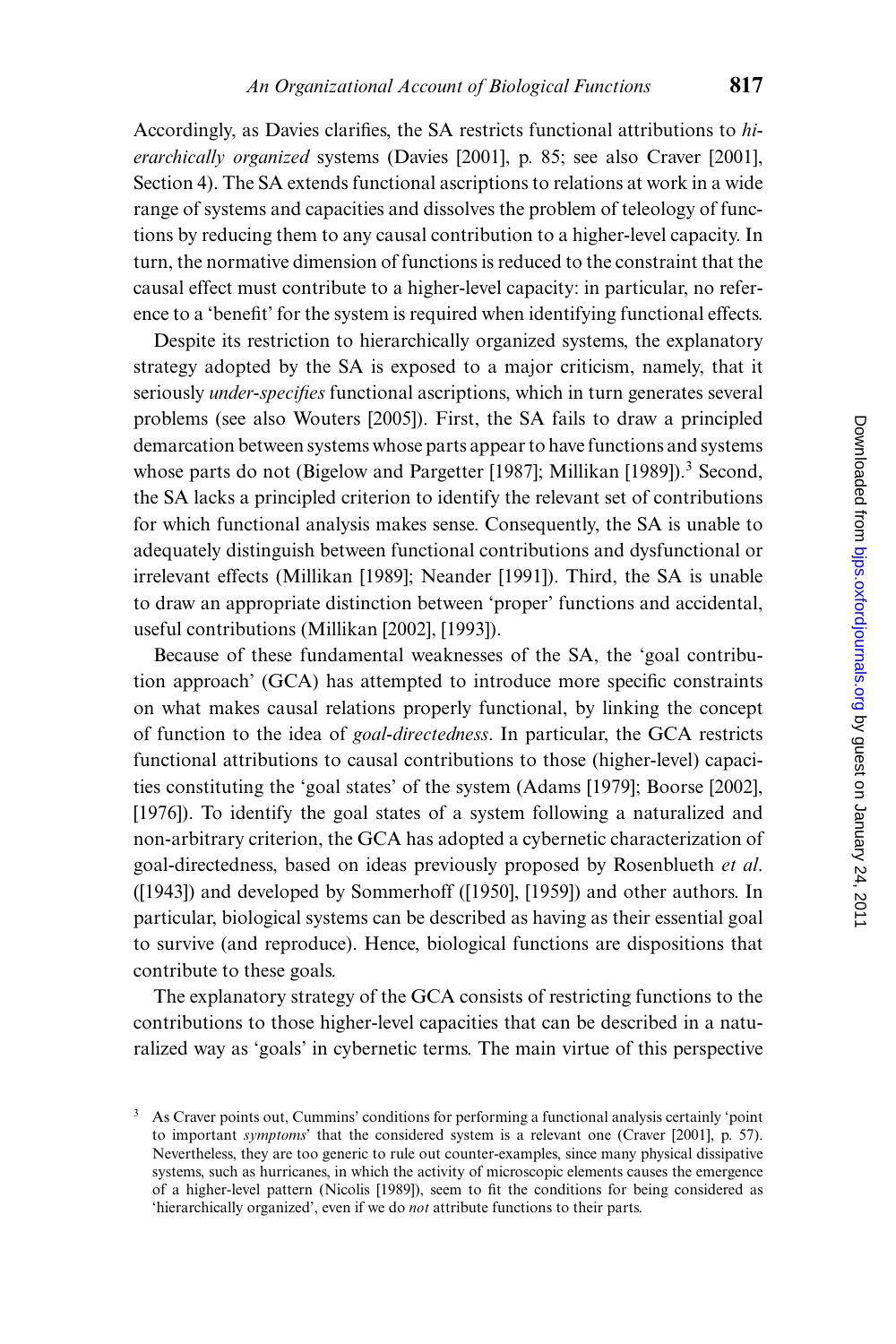is that it provides an interpretation of functions that, in contrast to the SA, recognizes and substantiates their specificity as means–end causal relationships. Nevertheless, the very choice of interpreting the target capacity in cybernetic terms constitutes the fundamental drawback of the GCA. The cybernetic characterization of a goal-directed system introduces norms whose application is, in fact, not restricted to the relevant kinds of systems and capacities. As Bedau ([1992]) points out, the cybernetic characterization of the goal state is unable to adequately capture the frontier between 'genuinely' goal-directed systems (supposedly: biological systems and artefacts) and physical equilibrium systems, which tend to some steady state or state of equilibrium (see also Nissen [1980]). Moreover, as Bedau ([1992]) and Melander ([1997]) argue, cybernetic criteria may interpret dysfunctional behaviours of goal-directed systems as functional. Finally, the GCA account, much like the SA account, lacks the theoretical resources to distinguish between functions and accidental contributions to a goal state. In sum, the GCA still seems to under-specify functional attributions, and in some cases it appears even to be a less satisfactory account than the SA.

Advocates of the SA and of the GCA often reply by explicitly denying that a theory of functions should provide principled criteria for the kind of distinctions invoked in criticisms. For instance, Craver argues that deciding what is the 'right' capacity the item is supposed to contribute to depends on 'background assumptions' that are external to the theory (Craver [2001], p. 71). Davies ([2001]) develops an argument against the need to distinguish theoretically between proper functions and accidental contributions. Similarly, Boorse argues that the distinction between 'functions performed' and 'functions possessed' is inevitably vague, and depends on 'how often or consistently the function gets performed' (Boorse [2002]). This position, however, appears to be somewhat at odds with the way in which both science and common language ascribe functions and is therefore, to some extent at least, unsatisfactory.

The third main dispositional perspective proposes to identify functions with causal contributions of components to the life chances (or fitness) of the system (Bigelow and Pargetter [1987]; Canfield [1964]; Ruse [1971]). Here we will focus on Bigelow and Pargetter's account, which is probably the best known and most widely discussed.

Bigelow and Pargetter have proposed the 'propensity view', according to which 'something has a (biological) function just when it confers a survivalenhancing propensity on the creature that possesses it' (Bigelow and Pargetter [1987], p. 108). By appealing to survival in terms of enhancing propensities as the goal of a functional relation, the propensity view succeeds in restricting functions to components of biological entities. Moreover, Bigelow and Pargetter's reference to survival-enhancing *propensity* is intended to avoid functional attributions to contingent and/or accidental contributions to survival, which would be contrary to intuition and common use. As the authors clarify: 'What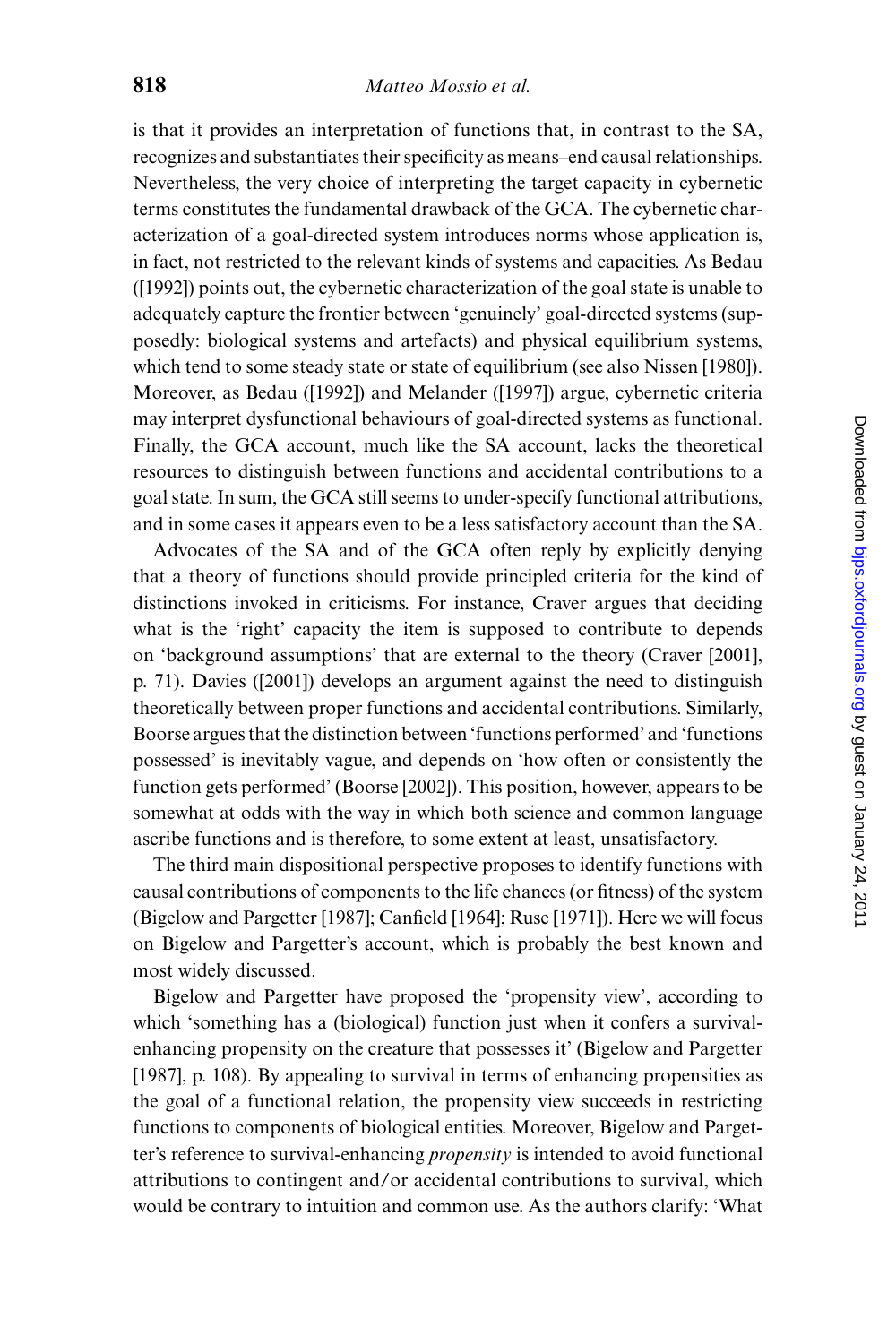confers the status of a function is not the sheer fact of survival-due-to-acharacter, but rather, survival due to the propensities the character bestows upon the creature' (Bigelow and Pargetter [1987], p. 107).

Yet, as McLaughlin perceptively argues (McLaughlin [2001], pp. 125–8), the appeal to propensities does not fully succeed in restricting functional attributions to the relevant cases. Even by restricting propensity to the current environment (the 'natural habitat', in Bigelow and Pargetter's terms), it is possible to imagine, for each specific effect produced by a trait, a situation in which that specific effect would confer a (possibly low) propensity that enhances survival, and thus have a function. The problem is that propensities to enhance survival in virtual (but not impossible) situations correspond, in a forward-looking approach, to *actual* functions of the existing trait. Moreover, to the extent that the specific contribution of the trait would presumably change according to the particular condition, each trait in fact possesses an indefinite list of actual functions. Again, the propensity view fails to provide an adequately restricted definition of what counts as a functional relation. All (biological) functions are survival-enhancing contributions, but not all survival-enhancing contributions are functions. Appealing to propensities does not solve the problem.

To summarize, the main virtue of the dispositional approaches is their capacity to capture a fundamental dimension of the concept of function, i.e., the fact that it points to something more than mere causal relations: functions refer to current means–end relationships, and more specifically to current contributions of components to the emergence of a *target* capacity of the containing system. Yet, dispositional approaches in the end fail to provide a fully satisfactory grounding for the normativity of functional attributions. Dispositional definitions turn out to be systematically under-specified, allowing functional ascriptions to classes of systems and/or capacities for which the functional discourse does not seem to be usual or relevant. In a word, the price paid for excluding the teleological dimension as a proper explanandum is not fully compensated by a satisfactory foundation of the normative dimension.

In fact, most of the existing literature has favoured a different approach, according to which an adequate understanding of functional attributions has to deal with the problem of teleology. In particular, both the teleological and normative dimensions are conceived as being inherently related to the *etiology* of the functional trait.

# **3 Etiological Theories**

The mainstream philosophical theory of functions is the etiological approach (Wright [1973], [1976]; Millikan [1984], [1989]; Neander [unpublished], [1991]; Godfrey-Smith [1994]). The etiological approach defines a trait's function in terms of its etiology (i.e., its causal history): the functions of a trait are past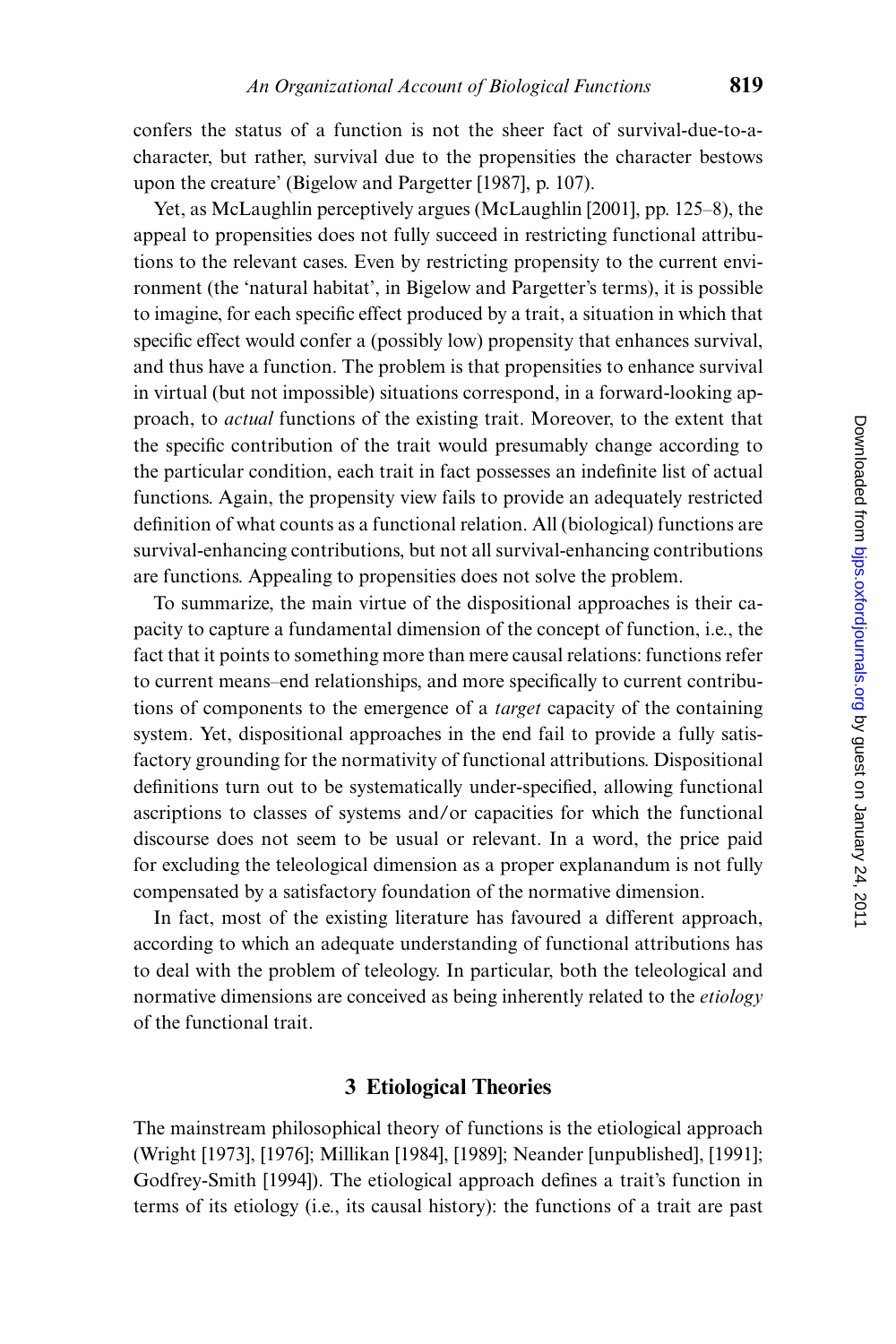effects of that trait that causally explain its current presence. The etiological approach explicitly takes the issue of teleology as the central problem of a theory of functions. In this sense, this approach represents the heritage of Hempel's formulation of the problem (Hempel [1959]). In contrast with Hempel's own point of view, however, the advocates of an etiological approach have tried to justify the idea that functional attributions explain the existence of the function bearer in a scientifically valid way.

Historically, the first etiological approach was proposed by Wright, who defined functions as follows.

The function of X is Z means:

- (1) X is there because it does Z
- (2) Z is a consequence (or result) of X's being there (Wright [1976], p. 48).

Wright's definition explicitly appeals to a form of causal 'loop', in which the effect of a trait helps to explain its existence. The scientific validity of Wright's definition has been questioned and, moreover, several obvious counter-examples have been formulated (see, for instance, Boorse [1976]).

In order to ground the teleological dimension of functions without adopting an unacceptable interpretation of the causal loop described by Wright, mainstream etiological accounts, usually called 'selected effect (SE) theories', have appealed to selection as the causal process, which would adequately explain the existence of the function bearer by referring to its effects. In fact, according to the SE theories, functional processes are not produced by the same tokens of which they are supposed to explain the existence. Instead, the function of a trait is to produce the effects for which past occurrences of that trait were selected by natural selection (Godfrey-Smith [1994]; Millikan [1989]; Neander [1991]). Selection explains the existence of the *current* functional trait because the effect of the activity of *previous* occurrences of the trait gave the bearer a selective advantage. The main consequence of this explanatory line is its historical stance: what makes a process functional is not the fact that it contributes in some way to a present capacity of the system, but that it has the right sort of selective history.

By interpreting functions as selected effects, the SE theories are able not only to deal with the problem of teleology, but also to ground the normativity of functions. By defining functions as effects subject to an evolutionary causal loop, the SE theories identify the norms of functions with their *evolutionary conditions of existence*: the function of a trait is to produce a given effect because, *otherwise*, the trait would not have been selected, and therefore would not exist.

Several virtues of the SE theories are often emphasized, such as their capacity to exclude functional attributions to traits of physical systems, to unambiguously identify functions among the whole set of all processes occurring in a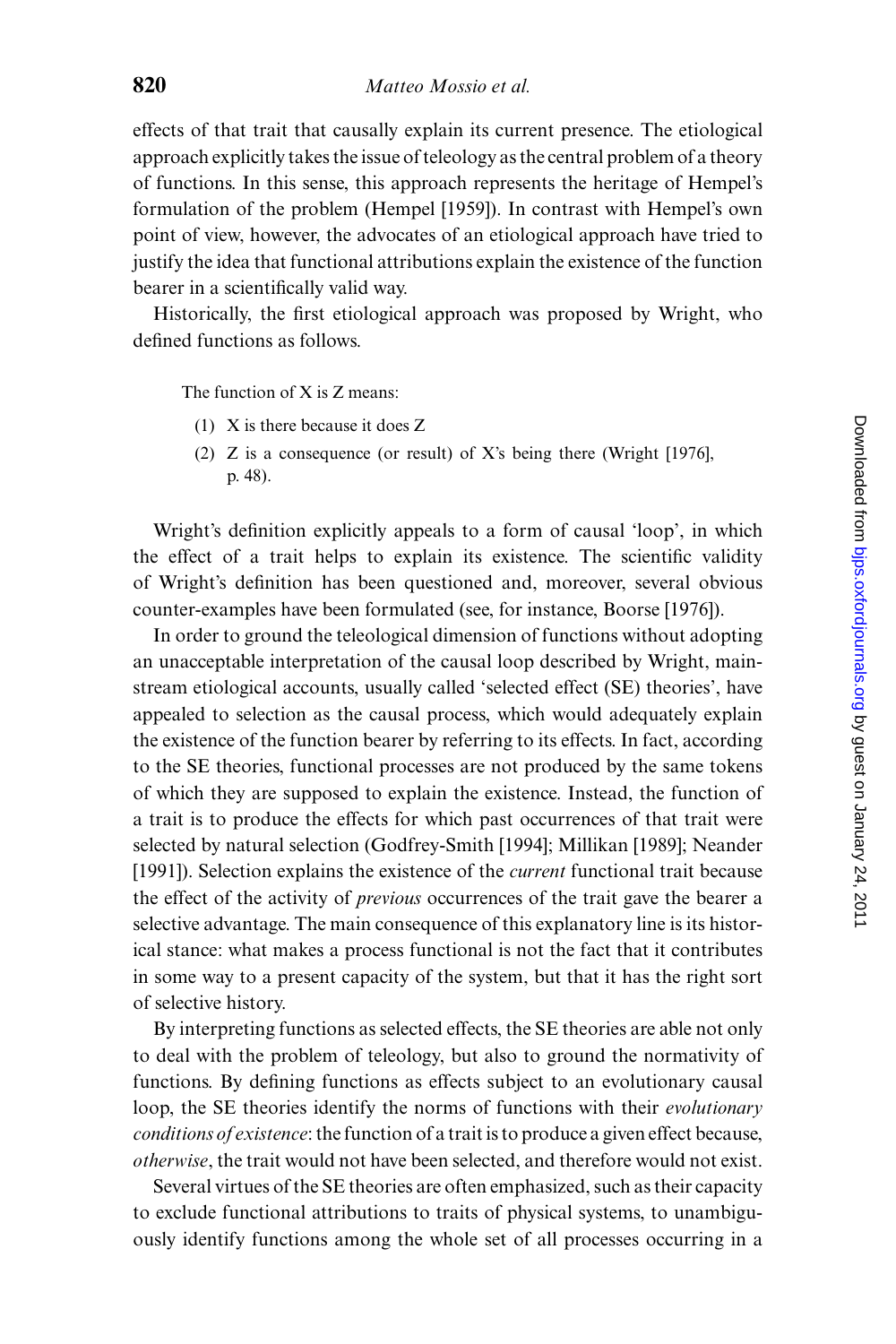system and, in particular, to draw a frontier between functions and accidental useful effects. In addition, as their advocates often emphasize, the SE theories offer a suitable justification of malfunction: a trait malfunctions if it fails to do what it was selected for (Millikan [1989]; Neander [1991]).

Yet, the SE theories have their own weaknesses, which have been extensively discussed in the literature (see, for instance, Boorse [1976]; Cummins [2002]; Davies [2000], [1994]). We will focus here on a specific one, which Christensen and Bickhard ([2002]) have labelled *epiphenomenalism*. The crucial drawback of the SE theories' explanatory line is the implication that functional attributions have no relation to the *current* contribution of the trait to the system, since they point solely to the selective history of the trait. This implication is problematic because it is at odds with the fact that functional attributions to biological structures do seem to have some relation—captured by the dispositional approaches—to what they currently do, and not only to what explains their current existence. Accordingly, the SE theories provide an account that is problematically epiphenomenal, in the sense that it maintains that the attribution of a function does not provide information about the 'phenomenon' (the current system) being observed. From the perspective of the SE theories, a function does not describe anything about the current organization of the system being analyzed.<sup>4</sup>

Advocates of the SE theories are of course well aware of this problematic implication (Millikan [1989]; Neander [1991]). The main argument proposed to defend the etiological viewpoint consists of pointing out that the idea that functional attributions refer to current features of the system, even if appealing, is in fact irrelevant, since it cannot be adequately grounded, as the limits of the dispositional approaches seem to suggest. Dispositional interpretations may possibly provide a general characterization of 'useful' contributions, without being able to distinguish between proper functions (*functions of* ) and accidental or secondary contributions (*functions as*). Only the evolutionary etiology can ground the right sort of normativity required to identify the function of a trait.

# **4 Biological Self-maintenance**

The outcome of the brief critical survey proposed in Sections 2 and 3 is that current theories of functions seem to face a dilemma, arising from the way in

<sup>4</sup> To solve some difficulties inherent in the previous formulations of the etiological theories (mainly that they attribute proper functions to effects that are, in fact, no longer functional in the current system), Godfrey-Smith ([1994]) has proposed a 'modern history theory' of function. In his approach, functions are 'dispositions or effects a trait has which explain the recent maintenance of the trait under natural selection' (Godfrey-Smith [1994], p. 199). While it successfully counters several objections raised against previous versions of the theory, Godfrey-Smith's account is no better placed to deal with the problem of epiphenomenalism. More precisely, as McLaughlin ([2001], p. 116) points out, Godfrey-Smith's account (which is explicitly a historical one), by reducing the cases in which it attributes functions to currently non-functional traits, possibly reduces 'uncooperative cases', but it does not provide a principled solution to the problem.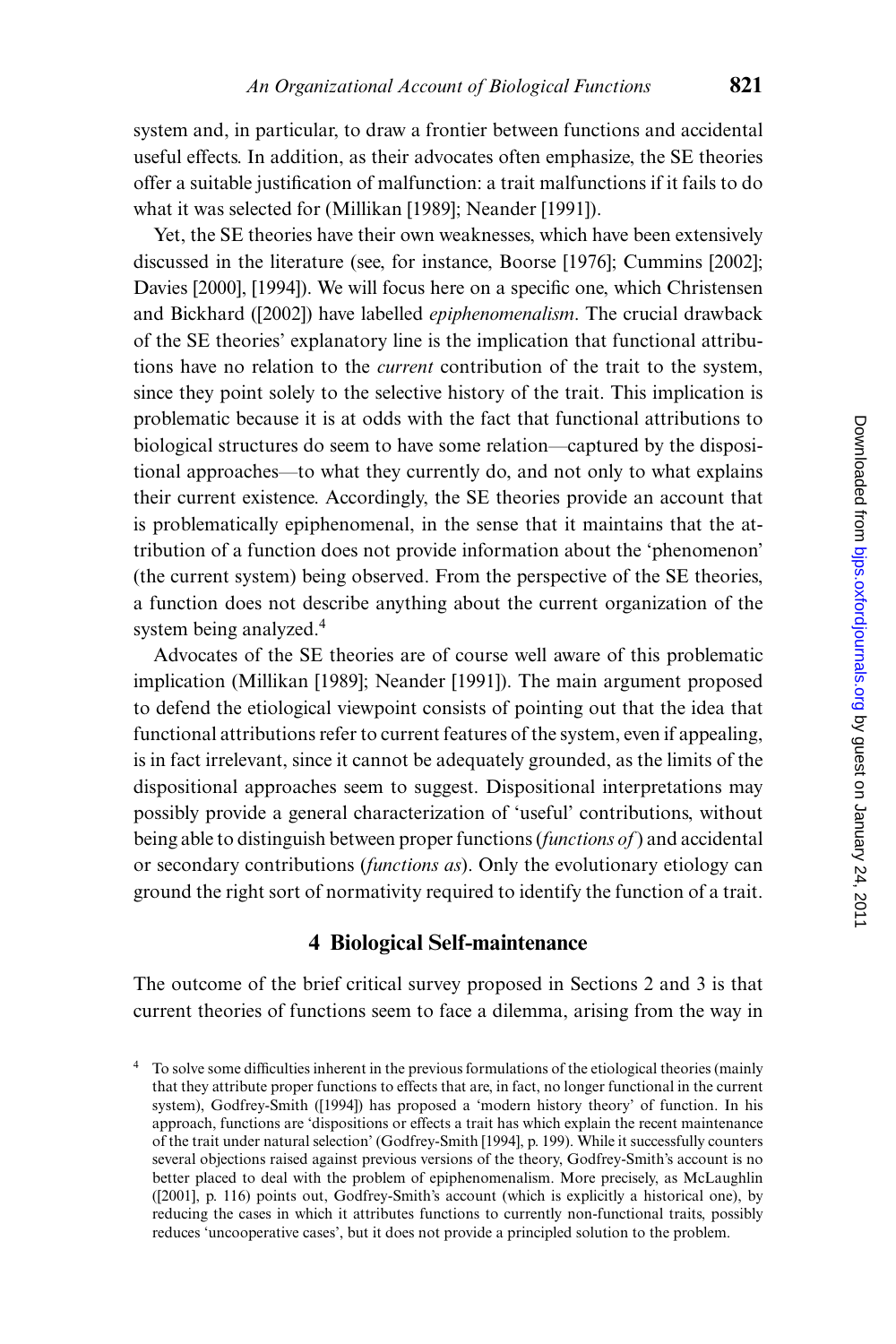which they deal with the two main issues related to the concept of function, i.e., its teleology and its normativity. Dispositional theories try to account for functions in terms of current contributions to some target capacity of a system, and discard the teleological dimension, but seem unable to provide fully adequate normative criteria on functional attributions. Etiological theories, on the other hand, try to account for both the teleological and normative dimensions of functions, but are unable to justify how functional attributions may refer to features and properties of the current system being analyzed.

In this section, we will develop an organizational account (OA) of functions, which tries to overcome the dilemma. The core of the OA is the idea that functional attributions do account *at the same time* for the existence of functional traits and for their current contribution to a systemic capacity, since functions make sense only in relation to a specific kind of physico-chemical organization, which is characteristically at work in biological systems.

To attain this objective, the OA relies on a scientific and conceptual framework, developed during the last 40 years in the domains of theoretical biology, complex systems theory, and far-from-equilibrium thermodynamics, which provides an understanding of the constitutive organization of biological systems in terms of*self-maintenance*. Until very recently, no philosophical account of functions had explicitly tried to establish a connection with these theories, possibly because they were being developed in parallel with the philosophical debate on functions and could not provide a reliable scientific basis. Today, these theories have been considerably developed, and we will suggest that they offer interesting new conceptual tools to investigate the nature of functions.

The specific aim of this section is to describe biological systems as a specific class of self-maintaining systems, by focusing on two of their fundamental properties, crucially involved in the grounding of functional attributions: organizational *closure* and organizational *differentiation*. We will argue that biological systems, as organizationally closed and differentiated self-maintaining systems, possess the necessary properties for adequately grounding both the teleological and normative dimensions of functions in their current organization.

## **4.1 Closure, teleology, and normativity**

The OA relies on the understanding of biological systems as a sophisticated and highly complex example of natural *self-maintaining systems*.

In the last 40 years, the study of self-maintaining systems has become a thriving area of investigation in many scientific disciplines, including physics, chemistry, and biology. Self-maintenance is a widespread phenomenon in nature, exhibiting different degrees of complexity. Its minimal expression consists of the so-called 'dissipative structures' (Glansdorff and Prigogine [1971]; Nicolis and Prigogine [1977]; Nicolis [1989]). Dissipative structures are systems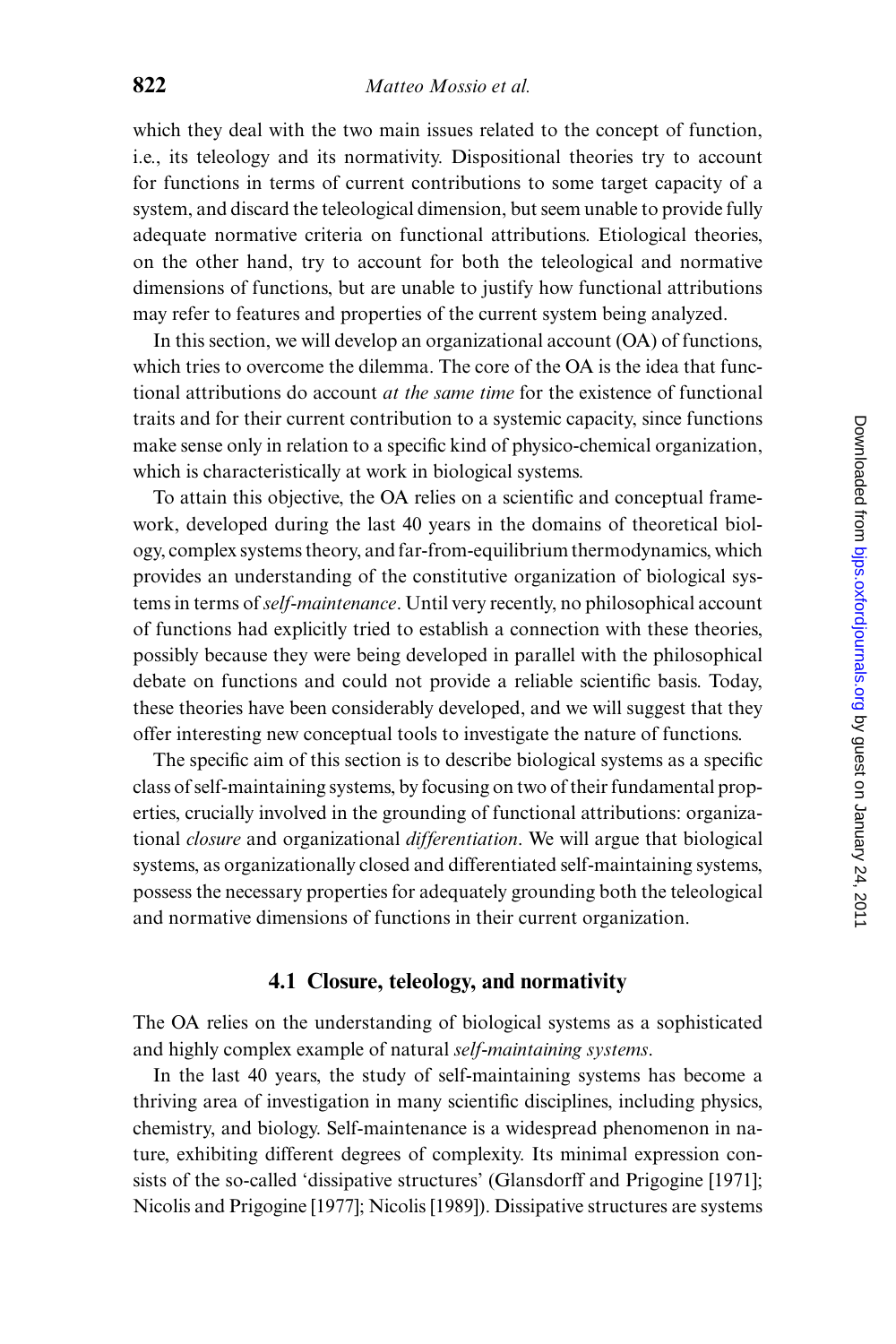in which a huge number of microscopic elements adopt a global, macroscopic ordered pattern (a 'structure') in the presence of a specific flow of energy and matter in far-from-thermodynamic equilibrium (FFE) conditions. In turn, the macroscopic pattern exerts at least one 'top-down' constraint that contributes to the maintenance of the FFE flow of energy and matter enabling the persistence of the microscopic dynamics (Ruiz-Mirazo [2001], p. 59). Insofar as they make an active contribution to maintaining the FFE conditions required for their own existence, dissipative structures can be described as self-maintaining systems.

A standard and relatively simple example of a dissipative structure are the 'Bénard cells', *i.e.*, macroscopic structures that appear spontaneously in a liquid when heat is applied from below (Chandresekhar [1961]). In the initial situation, in which there is no difference in temperature between upper and lower layers, the liquid tends to be in a state of thermodynamical equilibrium, and appears perfectly uniform (in terms of the statistical distribution of the kinetic energy of the molecules). When heat is applied from below, the liquid is traversed by a continuous flow of energy that modifies its molecular structure and generates a linear variation in temperature, density, and pressure between the lower and upper planes. If the temperature in the bottom layer is increased up to a specific threshold, the liquid's dynamics changes dramatically: in *far* from thermodynamic equilibrium, the random movements of the microscopic molecules spontaneously become ordered, creating a macroscopic pattern, usually called 'convection cells'. In each cell, billions of microscopic molecules rotate in a coherent manner along a hexagonal path, each cell rotating either clockwise or anticlockwise, and always in the opposite direction from that of its immediate neighbours in a horizontal plane.

The crucial property of Bénard cells is that their existence depends not only on a set of boundary conditions (the heat applied from below), but also on the mutual causal relation existing between the macroscopic pattern and the microscopic dynamics. On the one hand, the coherent rotation of billions of molecules generates each macroscopic cell, as we have described. On the other hand, the cells exert a constraining action on the microscopic dynamics, since the fact of belonging to a given cell determines whether a molecule rotates in a clockwise or counter-clockwise direction. Since Bénard cells exist only in the presence of (i) a flow of energy traversing the system (induced by the external heat supply) and (ii) the mutual causal dependence between the macroscopic pattern and the microscopic dynamics, they are an example of self-maintaining systems.

A second example of a dissipative structure is the flame of a candle. In a candle flame the microscopic reactions of combustion generate a macroscopic pattern (the flame itself) that contributes to maintaining the conditions for its own existence. Specifically, the flame makes a crucial contribution to maintaining the microscopic chemical reactions by keeping temperature above the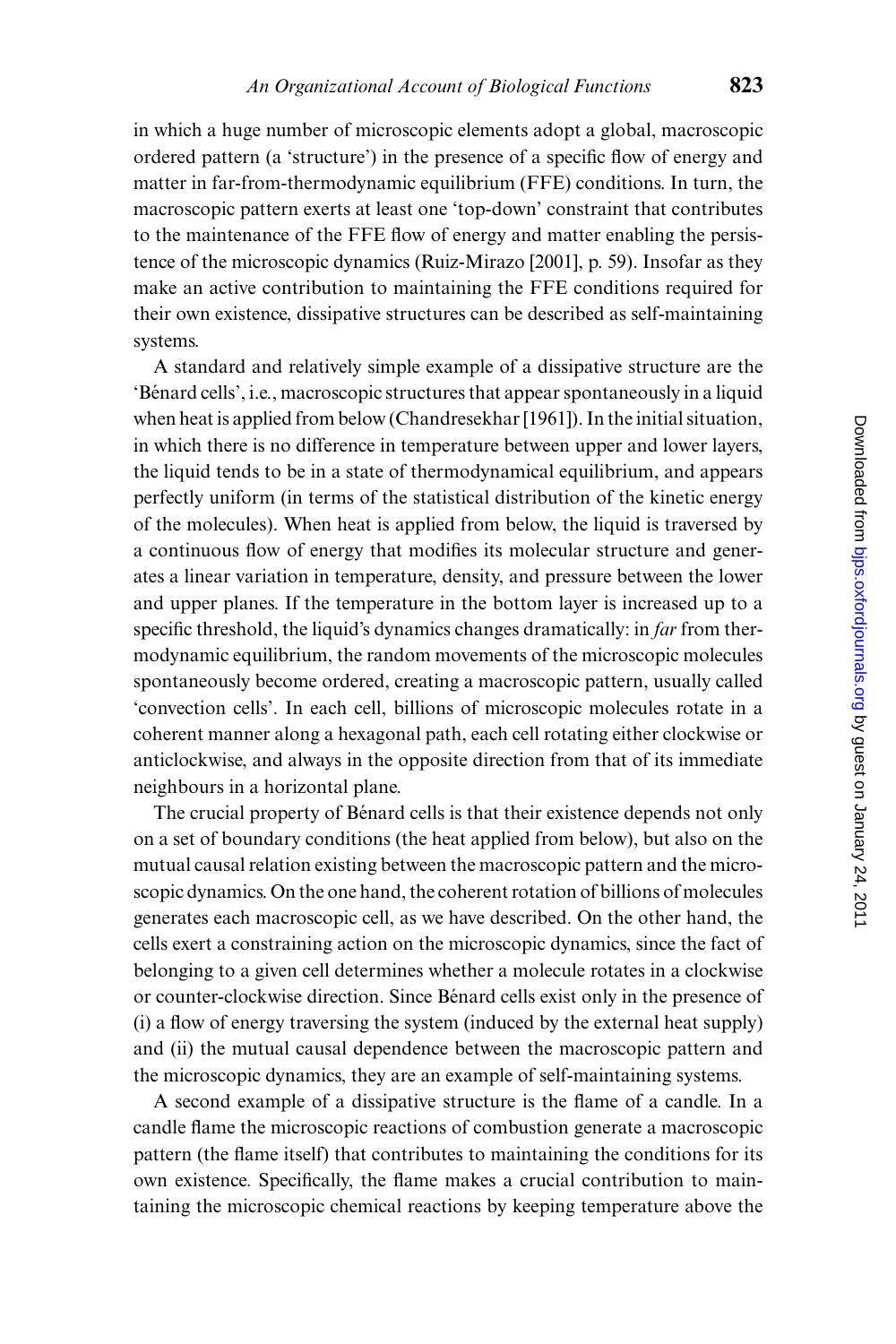combustion threshold, vapourizing wax, and inducing convection (which pulls in oxygen and removes combustion products). In turn, the chemical reactions keep generating the combustion and thus the flame itself. As with Bénard cells, the flame works to maintain the conditions that enable it to work (Bickhard [1993], [2000]).

The central conceptual point for the present discussion is that selfmaintaining systems can be said to instantiate what we call *organizational closure,* i.e., a circular causal relation between some macroscopic (or higherlevel) pattern or structure and the microscopic (or lower-level) dynamics and reactions. Because of the organizational closure, the activity of the system becomes a necessary (even if, of course, not sufficient) condition for the system itself.<sup>5</sup>

In nature, a very broad set of physical and chemical systems (in addition to the example described above, one may mention whirlwinds, hurricanes, oscillatory chemical reactions,<sup>6</sup> and autocatalytic chemical networks) can be pertinently described as self-maintaining systems (Nicolis and Prigogine [1977]; Field *et al.* [1972]; Field and Noyes [1974]). In particular, insofar as they can be described as being subject to organizational closure, biological systems can also be considered as a paradigmatic example of extremely complex self-maintaining systems. Indeed, biological systems contribute in many ways to maintaining a constant exchange of energy and matter with the external environment, which in turn is required to maintain their constitutive organization (their metabolism). As simpler physico-chemical self-maintaining systems, biological systems work to maintain the FFE conditions enabling them to work.

A first important implication of organizational closure is that it provides a criterion to determine in a non-arbitrary way what 'the goals' of the system are. The goal states of self-maintaining systems are not such simply because they are characteristic or interesting capacities (as the systemic accounts suggest), or because the systems compensate for deviations from them (as classical cybernetic accounts claim). More fundamentally, in an organizationally closed system the goal states are the stability points (or set of points) through which the system can exist (Barandiaran and Moreno [2008]).

We can now formulate our first thesis. We claim that organizational closure grounds teleology and normativity in a naturalized way. As we have just discussed, the central feature of self-maintaining systems is that (at least some

<sup>5</sup> An obvious but crucial remark. Self-maintenance has nothing to do with 'independence' from the environment or external conditions. A system can be said to be self-maintaining *with respect to* a given environment and context, in which it can exert a constraint on some boundary conditions. In this sense, self-maintenance is a context-dependent determination. This point will become important in the following sections.

<sup>6</sup> Such as the well-known 'Brusselator' (Nicolis and Prigogine [1977]) and the Belussov–Zabotinsky reaction; other classical examples of oscillatory chemical reactions are the 'FKN' model (Field *et al*. [1972]) and the 'Oregonator' (Field and Noyes [1974]).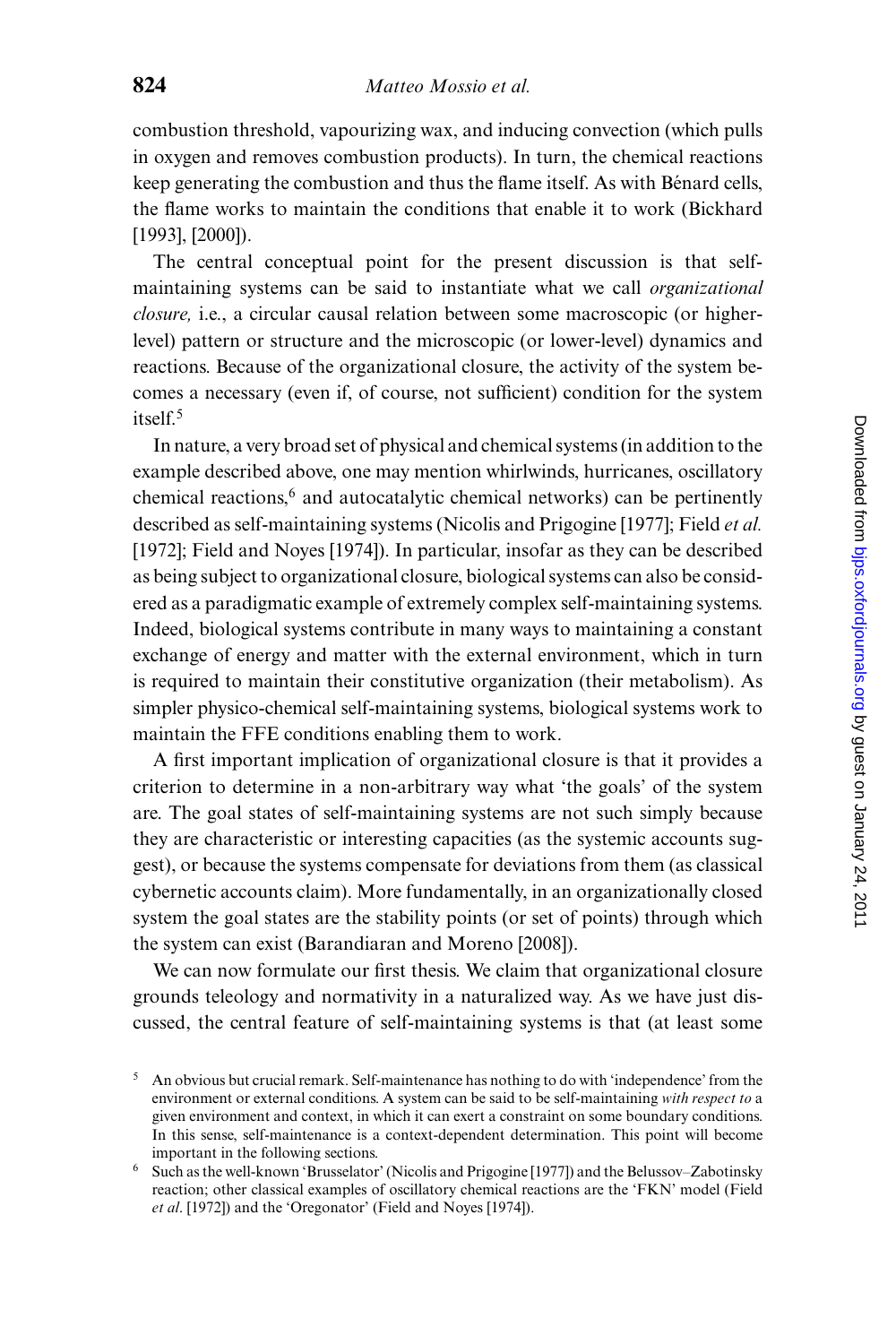of) their constitutive processes generate some constraints that contribute to maintaining the FFE conditions, which in turn enable the constitutive processes to occur. Hence, organizational closure justifies explaining the existence of a process by referring to its effects: a process is subject to closure in a selfmaintaining system when it contributes to the maintenance of some of the conditions required for its own existence. In this sense, organizational closure provides a naturalized grounding for a teleological dimension: to the question 'Why does X exist in that class of systems?', it is legitimate to answer 'Because it does Y'. In the case of the flame, for instance, the existence of the reactions of combustion is explained (at least in part) by taking into account their consequences and, in particular, the generation of a macroscopic flow of energy (the flame), which in turn maintains the conditions in which the chemical reactions of combustion may occur.

Similarly, organizational closure grounds normativity. Because of the organizational closure, the activity of the system has an intrinsic relevance for the system itself, to the extent that its very existence *depends on* the effects of its own activity. Such intrinsic relevance, we hold, generates a naturalized criterion to determine what the system is 'supposed' to do. In fact, the whole system (and its constitutive processes) 'must' behave in a specific way, *otherwise* it would cease to exist. Accordingly, the activity of the system becomes its own norm or, more precisely, the conditions of the existence of its constitutive processes and organization are the norms of its own activity.

Organizational closure provides, then, a naturalized grounding for both teleology and normativity in the *current* organization of a self-maintaining system. Their contribution to the maintenance of the whole system constitutes at the same time (one of) the *conditions* for the existence and the *norm* of all processes subject to closure. Yet, although necessary in order to naturalize teleology and normativity, organizational closure is not a sufficient condition for functional attributions. Minimal self-maintaining systems, such as flames or hurricanes, do instantiate closure, but their components do not have functions. To have functions, self-maintaining systems must belong to a specific class in which different contributions to the self-maintenance of the system can be distinguished.

## **4.2 Organizational differentiation**

Dissipative systems instantiate a *minimal* form of self-maintenance in that they generate a *single* macroscopic pattern constraining their constitutive processes in an organizationally closed way. Dissipative systems make a unique contribution to their own maintenance. Instead, and this is our second main thesis, functional attributions apply to systems in which it is possible to distinguish between different contributions to self-maintenance made by the constitutive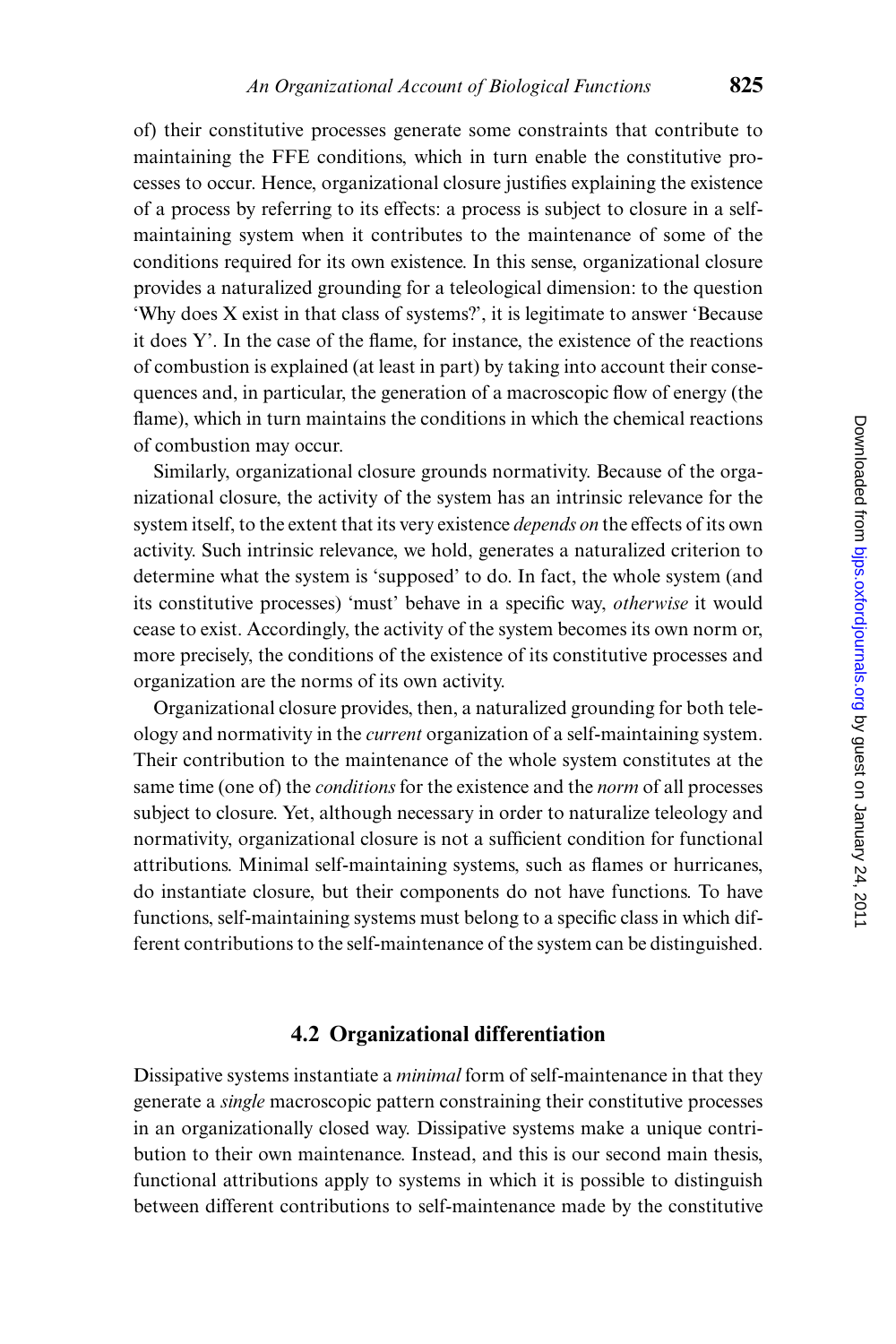organization. Functional ascriptions require not only closure, but also organizational differentiation.

Organizational differentiation has to be carefully distinguished from what could be labelled the 'material complexity' of a system, i.e., the variety of its internal components. Self-maintaining systems may indeed differ considerably with respect to their material complexity. Whereas many physical dissipative systems possess a rather homogeneous structure in terms of the variety of molecules composing them (e.g., whirlwinds and Bénard cells), other systems, including chemical dissipative systems such as candle flames, have many different molecular components. Certain types of chemical systems (autocatalytic networks, for instance) may even possess a high degree of material complexity.

Even high material complexity, however, does not imply organizational differentiation, and thus does not imply functions. In the case of the flame, for instance, the different chemical components all 'converge' to generate a single macroscopic pattern (the flame), which in turn constrains the microscopic dynamics by maintaining FFE conditions, as already discussed. Accordingly, it is not possible in this case to distinguish between the different ways in which the various components contribute to the self-maintenance of the system. Hence, functional attributions to components of the flame, as well as to all dissipative structures, are not meaningful. It is for this reason, we argue, that we do not attribute functions to simple forms of self-maintaining systems, whatever their material complexity may be.<sup>7</sup>

Organizational differentiation is the second necessary ingredient for functional attributions, the other being closure. Organizational differentiation implies not only that different material components are recruited and constrained to contribute to self-maintenance but, in addition, also that the system itself *generates* distinct structures contributing in a different way to self-maintenance. In other words, material components become candidates for functional attributions only if they have been generated, and are maintained, within and by the organization of the system. A self-maintaining system is organizationally differentiated if it produces different and localizable patterns or structures, each making a specific contribution to the conditions of existence of the whole organization.<sup>8</sup>

<sup>&</sup>lt;sup>7</sup> The same argument applies to Michael Ruse's example of the water cycle (Ruse [2003], pp. 263–4), used to counter the idea that circular causality suffices to ground functions. The system including the water cycle may possibly be considered a self-maintaining system, but not an organizationally differentiated one. Accordingly, it does not seem to constitute a counter-example to our account.

<sup>&</sup>lt;sup>8</sup> For a more detailed understanding of the transition between material complexity and functional differentiation, let us take the example of an autocatalytic chemical set. An autocatalytic set is a collection of molecular entities (catalysts), each of which can be created catalytically by other catalysts within the set, such that, as a whole, the set is able to catalyze its own production. In this sense, the set as a whole is said to be 'autocatalytic' (Kauffman [2000]). Consider now the very minimal conceivable autocatalytic set, constituted by a single (though possibly chemically very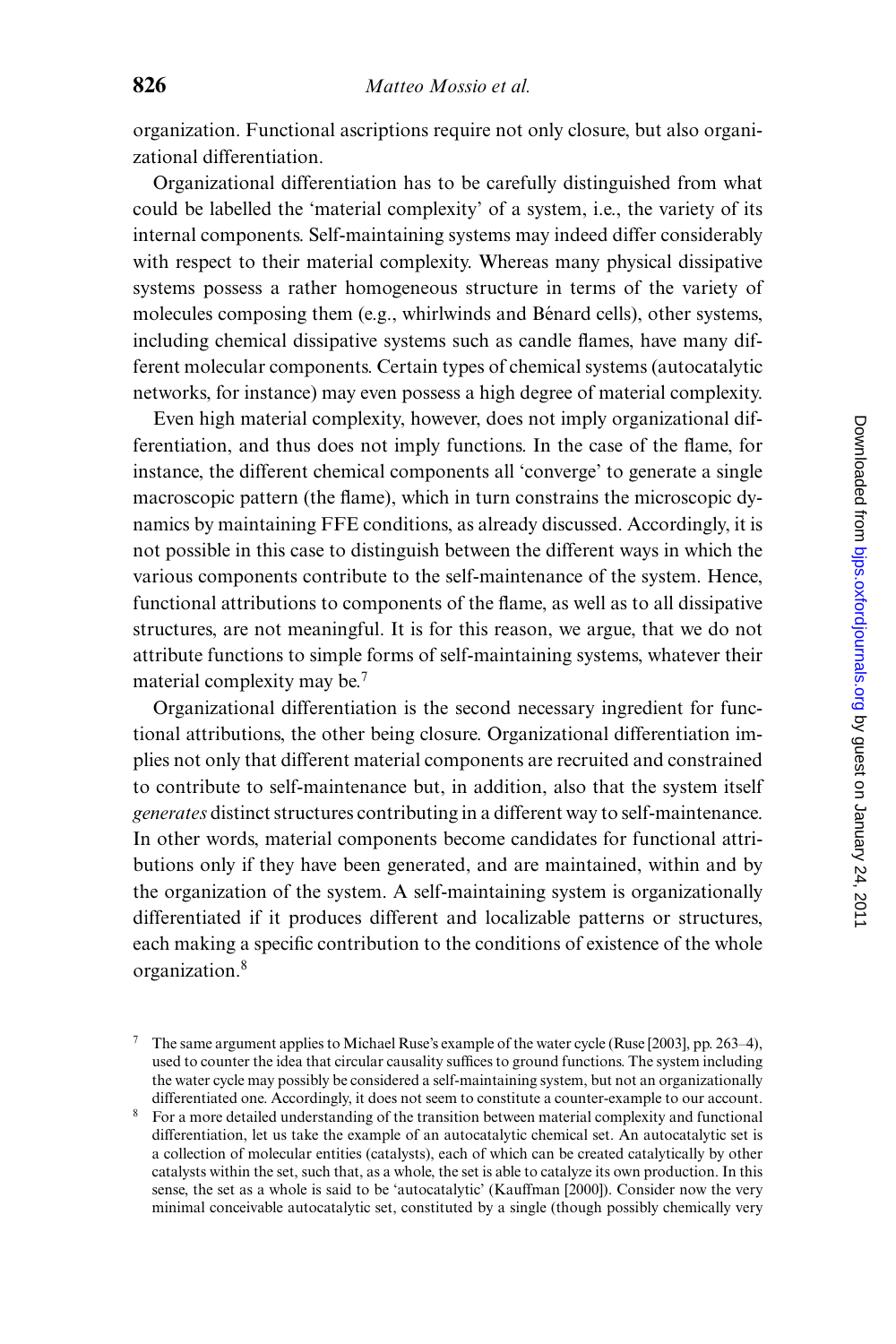The most prominent examples of organizationally closed and differentiated self-maintaining systems are living organisms and in particular, their metabolism. Metabolic organization consists of a network of reactions, finely regulated by their highly complex material components (enzymes), and regenerated by the very network that they control in an organizationally closed way. Metabolic organization is not globally distributed and functionally undifferentiated, in contrast to dissipative structures and many other examples of physical and chemical networks. Instead, living systems possess and generate hierarchical levels, differentiated regulatory mechanisms, and temporally decoupled processes, each of them contributing differently to the global maintenance of the system (Wimsatt [2002]).

Consider, for instance, a biological cell. In a cell, different localizable structures, generated within the system, make differentiable contributions to selfmaintenance. The membrane—as a whole, integrated structure made out of many different molecules—acts as a constraint that (among other things) ensures adequate internal concentrations of metabolites. In turn, DNA (among other things) acts as a template for the synthesis of the proteins, which have to be continuously renewed due to their high rate of decay. In a word, the cell possesses different *parts*, produced within and by the system, that contribute differently to the maintenance of the system itself. In this way, functional attributions to each part are grounded.

The understanding of metabolic networks as organizationally closed and differentiated systems was put forward several decades ago by pioneers such as Rosen ([1973], [1991]), Maturana and Varela ([1973]), Varela *et al*. ([1974]), Varela ([1979]), Pattee ([1973], [1982]), and Gánti ([1975], [2003]). Beyond the specific (and sometimes simplistic) formulations of these authors, this approach is now increasingly accepted and has been developed in various scientific fields, including theoretical biology, biochemistry, and synthetic biology (some recent examples are Luisi [1998], [2006]; Kauffman [2000]; Cornish-Bowden *et al*. [2007]; Hofmeyr [2007]).

Insofar as their metabolic organization can be described as a closed and differentiated self-maintaining network, living systems possess all the relevant

complex) kind of catalyst reproducing copies of itself. In this case, functional attributions are not meaningful, since, here, the set makes a unique contribution to its maintenance, i.e., it produces copies of the same catalyst. Let us now suppose that some catalysts, instead of producing other copies, start producing molecules of a new kind, which generate, say, a new structure enclosing the network (a membrane). Suppose also that this new structure were to exert a constraint, by contributing, for instance, to ensuring a suitable concentration of raw materials within the system. We argue that, since this new system would generate different components (catalysts and membrane molecules) making different contributions to the maintenance of the system, it would be possible to attribute functions to them.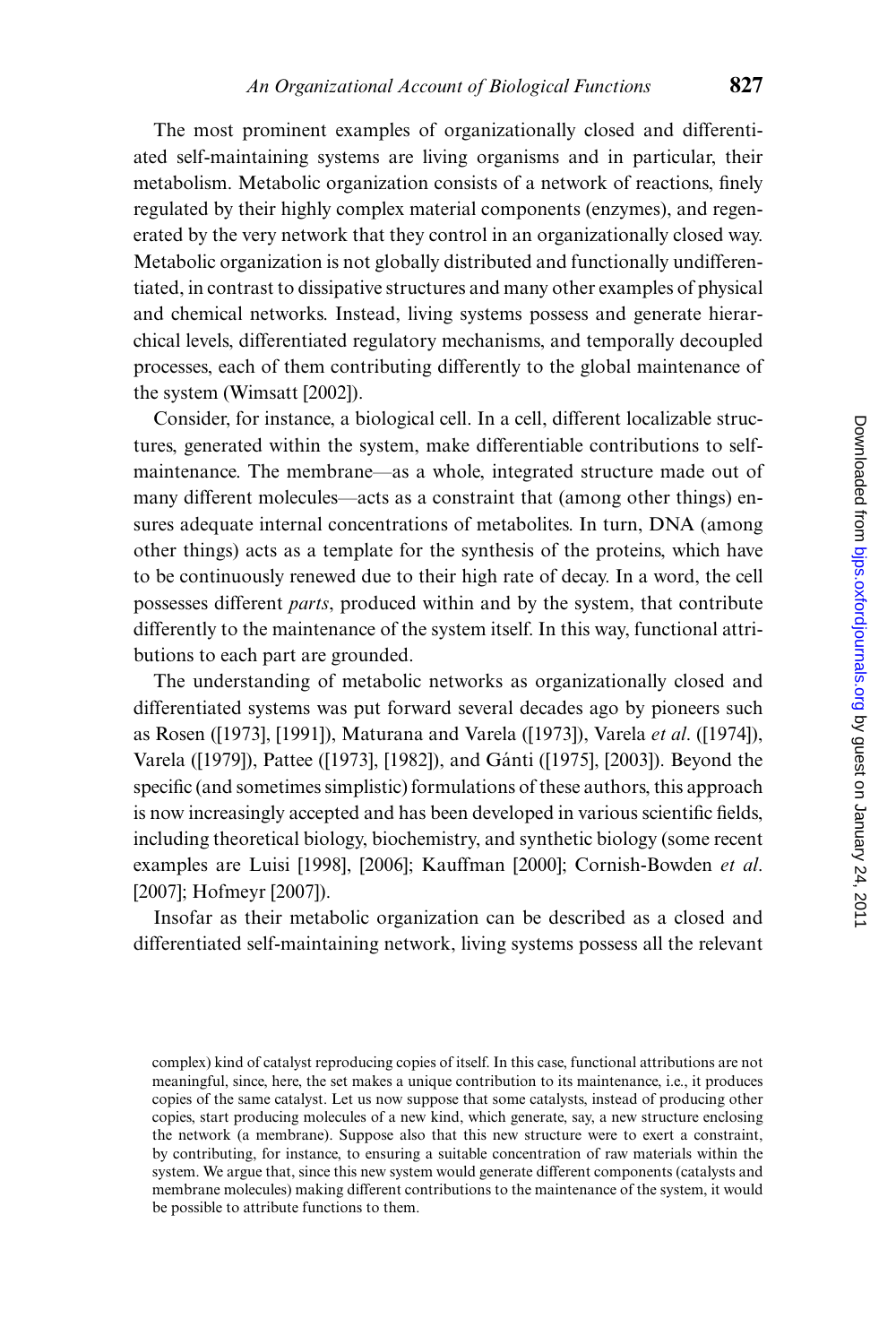properties underlying functional analysis from the organizational perspective we are proposing here.<sup>9</sup>

# **5 Functions**

Let us now focus on functions, by providing an explicit definition in organizational terms. According to the OA, a trait type T has a function if, and only if, it is subject to organizational closure C in a differentiated self-maintaining system S.

This definition implies the fulfilment of three different conditions. Accordingly, a trait T has a function if and only if:

 $C_1$ : T contributes to the maintenance of the organization O of S;

 $C_2$ : T is produced and maintained under some constraints exerted by O;

C3: S is organizationally differentiated.

Accordingly, the heart has the function of pumping blood since pumping blood contributes to the maintenance of the organism by allowing blood to circulate, which in turn enables the transport of nutrients to and waste away from cells, the stabilization of body temperature and pH, and so on. At the same time, the heart is produced and maintained by the organism, whose overall integrity is required for the ongoing existence of the heart itself. Lastly, the organism is organizationally differentiated, since it produces numerous other structures contributing in different ways to the maintenance of the system.

It should be emphasized that the characterization of functions we are proposing is consistent with the one proposed by Wright. In this example, the heart is there because it pumps blood (otherwise the organism, and thus the heart, would disappear), and pumping blood is a consequence of the heart's being there. This consistency stems from the fact that the organizational account, by appealing to a causal loop at work in the organization of the system, provides an argument for naturalizing both the teleology and normativity of functions, which, at an organizational level, mirrors the explanatory strategy adopted by the etiological approaches. The resulting account represents an integration of the etiological and dispositional perspectives, since it may at the same time explain the existence of the trait and its current contribution to the selfmaintenance of the system.

It should be noted that, in principle, functional attributions may concern either the constitutive *traits* of a differentiated self-maintaining system or the

<sup>9</sup> In this paper, we do not discuss the question of whether the class of organizationally closed and differentiated systems coincides with the class of living systems. Consequently, we leave open the possibility that, at least in principle, functional attributions may concern 'non-living' systems. In practice, however, all known cases of closed and differentiated self-maintaining systems *are* living systems.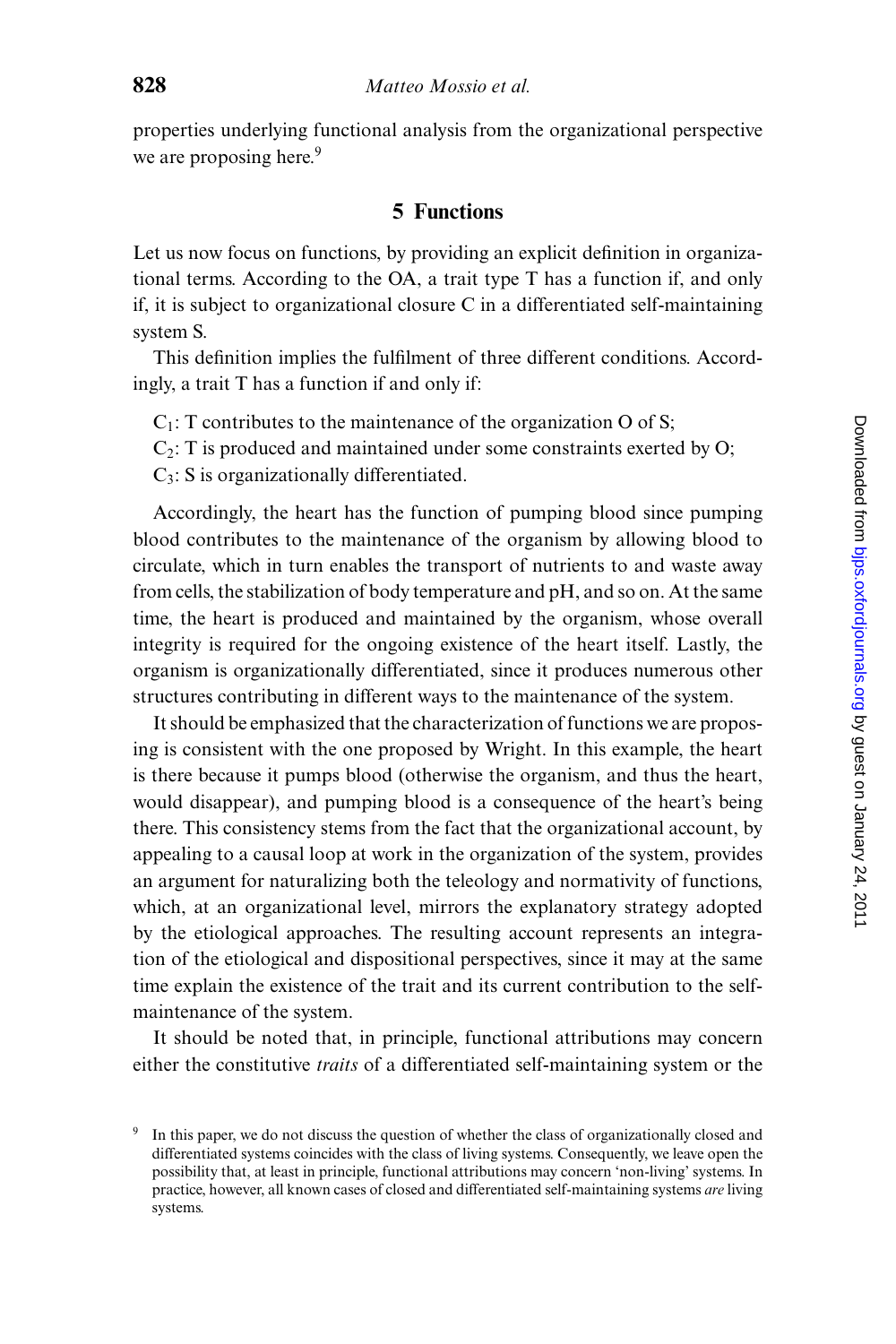*processes* that these structures concur to produce. In what follows, however, we will mainly refer to the functions of traits, which are consistent with the typical use of functional attributions in the relevant literature, as well as in ordinary language (see also Wimsatt [2002], p. 179).

In the remainder of this section, we will discuss in more detail some relevant implications of  $C_1$  and  $C_2$  above.

### **5.1 C1: Contributing to the maintenance of the organization**

With respect to the contribution of T to O,  $C_1$  has two possible variants:

- (1) T contributes to the maintenance of O in the sense that, without T, S would cease to exist (i.e., T makes an indispensable contribution to O);
- (2) T contributes to the maintenance of O in the sense that *that specific organization* would not exist without T, but S could still maintain itself by modifying its organization (i.e., T does not make an indispensable contribution to O).

The existence of these two variants clarifies the distinction between 'being subject to closure' and 'being indispensable' in a given self-maintaining system. In Section 4.1 above we argued that organizational closure grounds normativity in the sense that the constitutive processes of a self-maintaining system 'must' work in a specific way, otherwise the organization itself would cease to exist. In fact, this general claim has to be further refined.

Self-maintaining systems can be grouped into classes (and possibly subclasses) according to the kind of organization they possess. In this way, we can distinguish between flames and hurricanes, between animals and plants, between humans and cats, and so on. Whereas each class is identified by a minimal set of common distinctive processes and constraints that the system has to instantiate, individual members may possess a more complex organization, including more processes, constraints, and capacities. We call *regime of selfmaintenance* each possible specific organization that an individual member of a class can adopt without ceasing to exist or losing its membership of that class. Each class may thus include several regimes of self-maintenance. In organizational terms, if a trait is subject to closure (and thus has a function), then *the specific regime of self-maintenance* that the system has adopted requires the said trait as an indispensable component. Nevertheless, not every functional trait contributes to all possible regimes of self-maintenance of a given class, which means that an individual system can sometimes compensate for the breakdown of a component by shifting to a different regime of self-maintenance, in which the defective trait is no longer required. In contrast, some functional traits are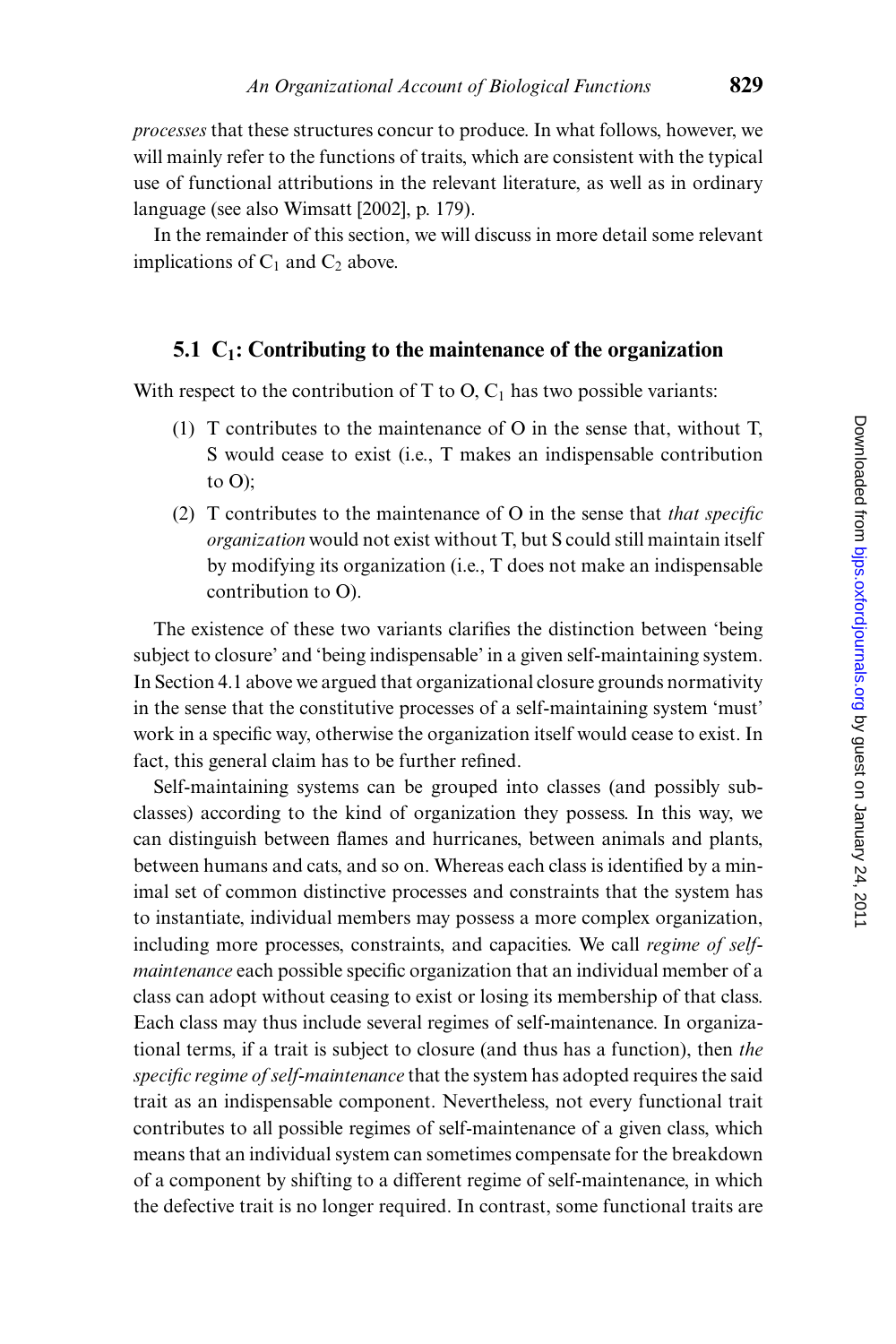indispensable, in that they are required for all regimes of self-maintenance that a member of a class could possibly adopt.

To exemplify this distinction, one may consider two typical biological functions in humans: (i) the heart's pumping of blood and (ii) the eyes' transduction of light. In the first case, the functional trait is indispensable, because it contributes to generating a global process (the circulation of blood), which is required in order to preserve the existence of this class of systems, whatever regime of self-maintenance of the members is considered. In this sense, *there are no organizational alternatives* to blood pumping for humans to be viable. In the second case, in contrast, the transduction of light contributes to generating a capacity (seeing), which constrains other processes in specific modes of self-maintenance but is not indispensable for human beings (blind people can survive). However, since the transduction of light is functional, this crucially means that a whole network of processes depends in some way on the capacity of the eyes to transduce light. Accordingly, if the eyes were to stop performing their function or if they were to malfunction, a global constraint (vision, in this case) would disappear and the system would be forced to shift to a new regime of self-maintenance (in this case, find new ways of finding food, moving around; etc.).<sup>10</sup> To the extent that, as we have already pointed out (see footnote 5), self-maintenance is a context-dependent determination, the same caveat applies of course to the distinction between 'simply functional' and 'indispensable' traits. Nevertheless, we maintain that, for each given individual in a given environment, the distinction usefully clarifies a fundamental aspect about the way in which a trait can be said to contribute to the self-maintenance of a system.

# **5.2 C2: Producing the functional trait**

With respect to the production and maintenance<sup>11</sup> of T by O, an important distinction stems from the specific regime of self-maintenance producing the functional trait.

As already discussed, since not all functional processes are indispensable, a system may adopt more or less complex regimes of self-maintenance, following

 $10$  Of course, the case in which the breakdown of a trait implies the complete loss of a given capacity is an extreme case. In many cases, the breakdown of a functional trait simply requires a shift to a new regime of self-maintenance in which the system will be able to perform the same set of functions through a (more or less) different physical organization. This is typically the case with the brain and neural networks, in which physically different parts can subserve the same capacity.

<sup>&</sup>lt;sup>11</sup> The specific production relation at work between the whole organization and the entity being produced could provide a relevant criterion to distinguish between biological traits and artefacts. In particular, biological traits would correspond to traits being at the same time produced *and* maintained by the ongoing organization of the system. Artefacts, in contrast, would correspond to entities that, although produced by a self-maintaining organization, do not depend on it for their ongoing maintenance.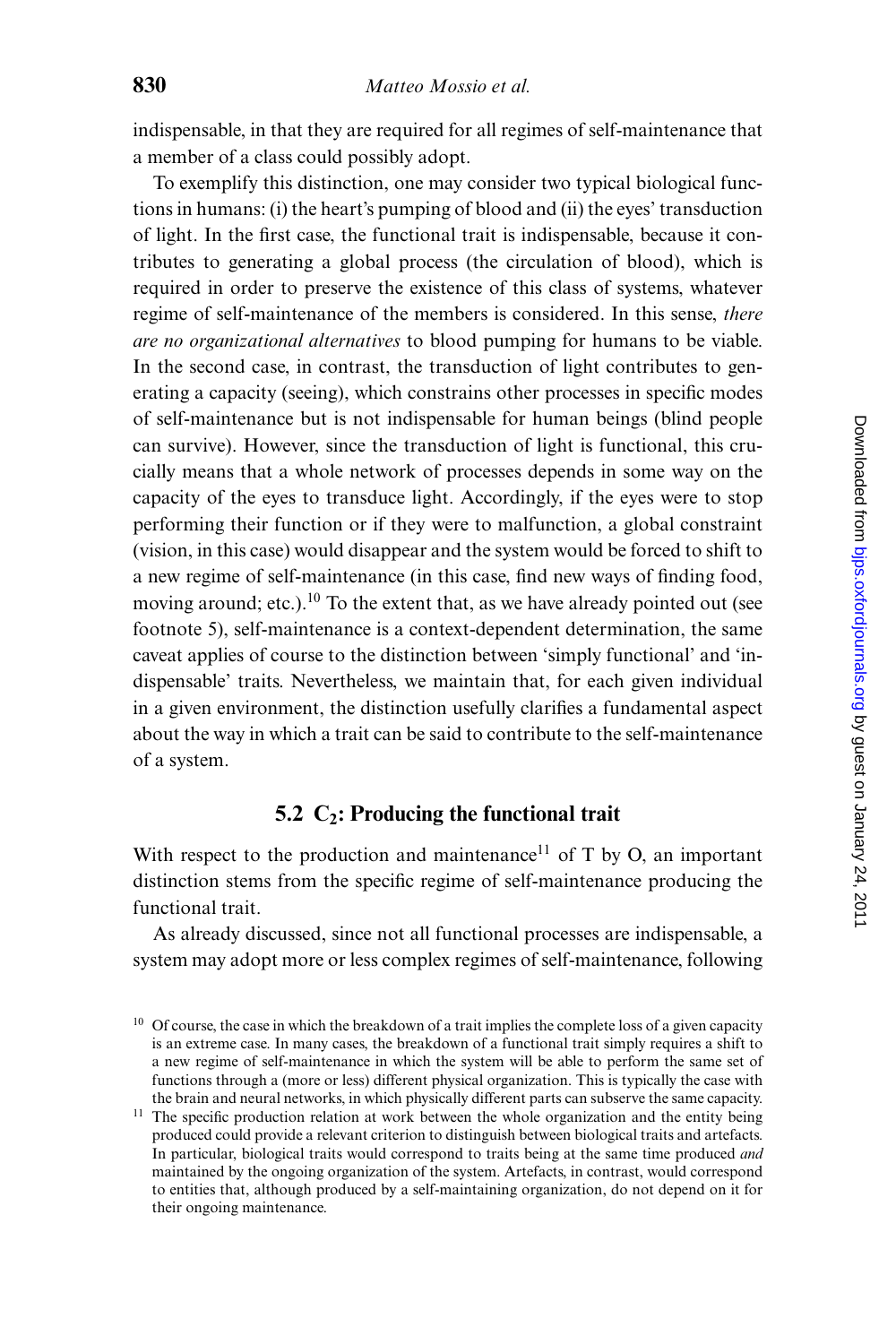the complexity of the ongoing organization. Accordingly, we submit the following definitions. For each given class of self-maintaining systems, the *primary* function  $F_p$  of T is the contribution of T to the self-maintenance of S that is subject to closure in the more basic regime of self-maintenance. In contrast, a *secondary* function  $F_s$  of T is the contribution of T to the self-maintenance of S that is subject to closure in whatever (comparatively) more complex regime of self-maintenance.

For instance, the heart has the primary function of pumping blood because pumping blood is the contribution of the heart subject to closure in the more basic regime of self-maintenance required for its own production and maintenance. In contrast, the heart might have the secondary function to, say, make a characteristic noise, since this effect could possibly contribute (by permitting medical diagnoses, for instance) to a more complex regime of self-maintenance (which in this case would include socio-technical interactions), which would also help to produce and maintain the heart. Similarly, the nose has the primary function to warm and humidify air, whereas it may have the secondary function to support eyeglasses, since the complexity of the regime of self-maintenance in which the first contribution is subject to closure is lower than that of the second one.

In most cases, in which no distinct regimes of self-maintenance are available in a given class, primary and secondary functions simply collapse into a unique definition. For those classes admitting distinct regimes of self-maintenance, the organizational approach explicitly admits the possibility of a given trait performing simultaneously more than one function. In such cases, however, a distinction between different 'levels' of functionality would be preserved and, in particular, the concept of primary function would correspond to the etiological notion of *proper* function (see Section 6.3 below).

At first sight, the primary function of a trait can be seen as being more 'fundamental', in the sense that, usually, secondary functions are performed in addition to a trait's primary function. Or, more precisely, the organization in which secondary functions are subject to closure usually includes the organization of the primary function. For instance, the organization in which the nose performs the function of supporting eyeglasses includes the organization in which it has the proper function of warming and humidifying air. It should be noted, however, that the notions of primary and indispensable functions are conceptually *independent*, and that their mutual relations and dependencies have to be clarified case by case. A trait's primary function may be indispensable in a given class (as in the case of the heart) or not (as for the eyes). Therefore, a trait may not only possess simultaneously a primary function and one or more secondary functions, it could also perform a secondary function (i.e., supporting eyeglasses) without actually performing or being able to perform the primary function (i.e., warming and humidifying air). Whatever the specific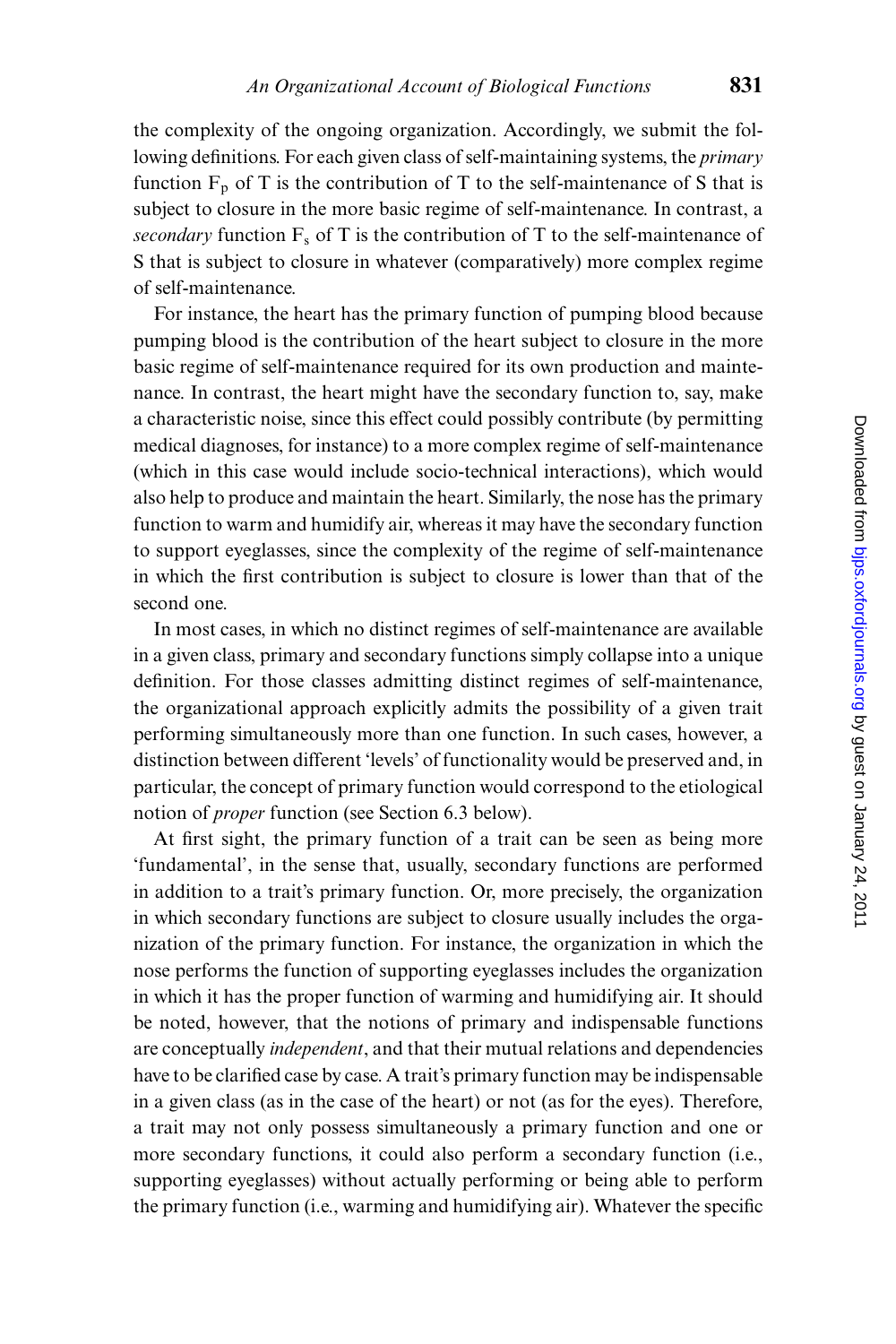relations between the multiple functions of a trait might be, the central point is that all functional attributions to a trait T, be they primary or secondary, provide an answer to both the question 'why T?' and the question 'what is T for?' in different regimes of self-maintenance.

Again, it is worth clarifying that the distinction between primary and secondary function is a context-dependent one. What counts as a primary or secondary function of a trait depends on what counts as a basic regime of self-maintenance, which in turn depends on the context with respect to which the class of self-maintaining systems (and its admissible regimes) has been defined. If the context changes, the definition of the constitutive organization of the class may possibly change. Nevertheless, we hold that, for each specifiable environment or context, the distinction between primary and secondary is not arbitrary and captures a relevant property of complex biological systems, in which some categories of structures (such as proteins or cerebral areas) may perform several functions, and regularly shift between them.

# **6 Implications and Objections**

Before concluding, we will discuss some relevant implications of the OA, as well as some objections that could possibly arise.

#### **6.1 Functional** *versus* **useful**

A first relevant implication of the OA is that it possesses the conceptual resources to distinguish not only between two levels of functionality, but also between functionality and usefulness. Whereas functions are the class of contributions satisfying the three conditions formulated in Section 5, we argue that what are usually called 'useful' contributions are those produced by entities that satisfy  $C_1$  and  $C_3$  but not  $C_2$ . An entity is useful if it contributes to the maintenance of an organizationally closed and differentiated system, without being produced under some constraint generated by the system. Accordingly, various entities such as oxygen, food, and gravity are useful for a given class of self-maintaining systems, without being functional. In the same way as functional entities, useful entities may be indispensable or not, depending on the specific regime of self-maintenance to which they contribute. In addition, since they satisfy  $C_1$  but not  $C_2$ , useful entities are subject to the same kind of normativity as functional entities (one can answer the question 'What is the oxygen for in an organism?'), whereas they do not refer to a teleological dimension (the relation of useful entities with the self-maintaining organization does not allow one to answer the question 'Why do they exist in that system?').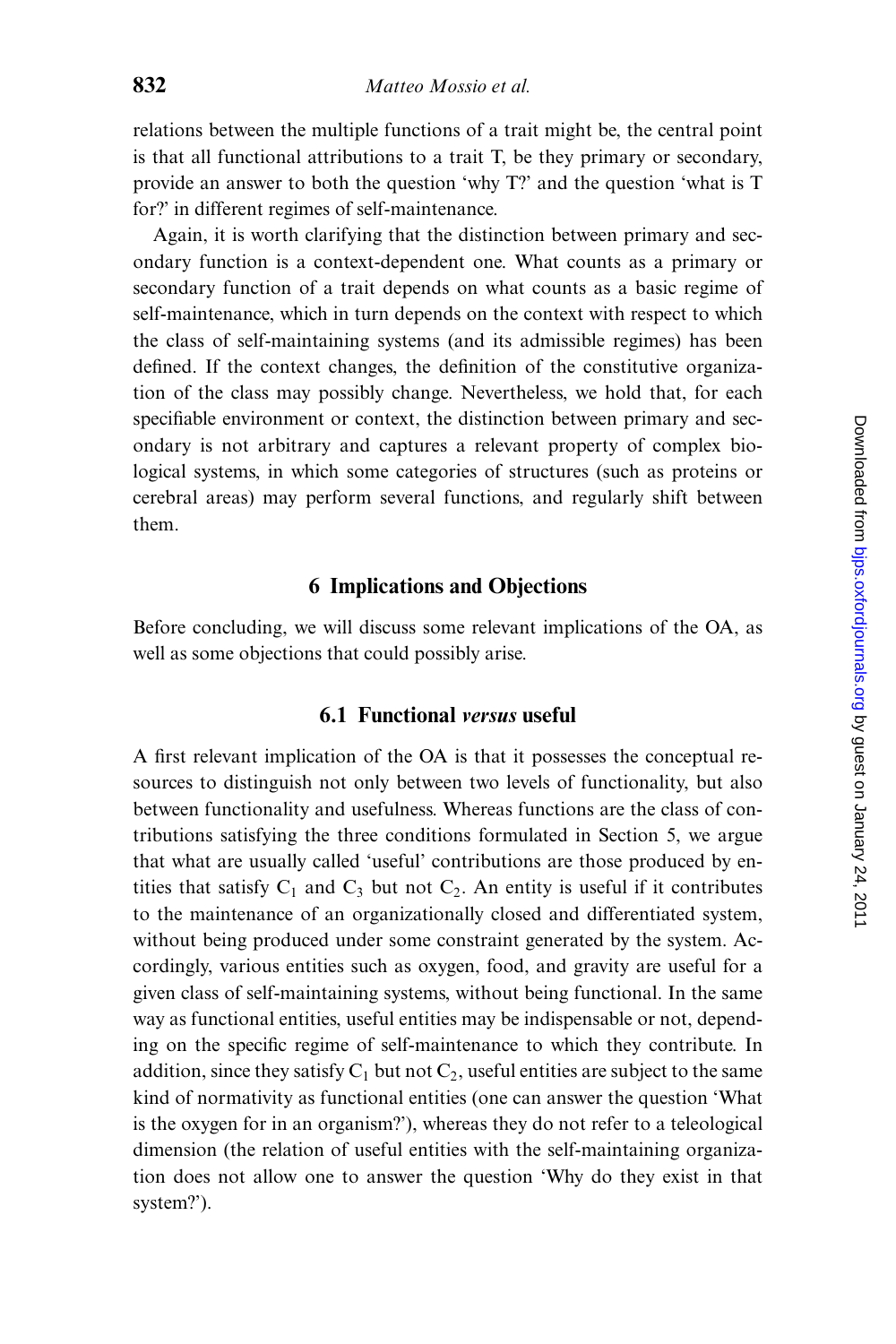#### **6.2 Dysfunctions, side effects, and accidental contributions**

A second relevant implication of the OA is that it provides a principled criterion to distinguish between functional and dysfunctional processes and to rule out functional attributions to irrelevant effects.

In each class of self-maintenance, a trait may perform one primary function and possibly several secondary functions according to the specific regime of selfmaintenance in which it is subject to closure. Dysfunctions appear whenever a trait fails to adequately perform its primary and/or secondary function. A dysfunctional trait is a trait that fits  $C_2$  and  $C_3$ , but fails to fit  $C_1$ . When a dysfunction occurs, the system has to react in order either to compensate for the dysfunction and maintain the current regime of self-maintenance, or to shift to a new one if the function is not indispensable. Dysfunctions are defined in relation to a specific regime of self-maintenance in a specific class of selfmaintaining systems. Hence, to interpret some neutral or deleterious effect of a trait in an individual system as dysfunctional, the current organization of the individual has to belong to a specifiable regime of self-maintenance in a class of self-maintaining systems in which the function of the trait is defined.

In turn, irrelevant effects of traits are effects that, while they satisfy  $C_2$ and  $C_3$ , do not contribute to maintaining the organization of the system (and consequently do not fit  $C_1$ ) without being dysfunctional, in the sense that the irrelevant effect *does not prevent* the trait from performing its function(s).

Finally, the OA allows one to interpret the concept of 'accidental' contributions. A contribution to self-maintenance is accidental if it occurs only in relatively infrequent and occasional circumstances. In the OA, however, the frequency of a contribution to self-maintenance is irrelevant for determining its status. Thus, both functional and useful contributions might be systematic or accidental, following the specific context with respect to which the relevant class of self-maintaining systems has been defined.

### **6.3 Proper functions and selected effects**

An interesting issue raised by the OA is the relation between its concept of primary functions and the etiological concept of proper functions. The problem is quite complex, and we leave a detailed analysis of it for an independent paper. However, the heart of the issue is as follows: we suggest that the attributions of primary functions in organizational terms will in many cases coincide with attributions of proper functions in selective terms, even if diverging cases exist. As we have already discussed, primary functions in organizational terms are the processes produced by a trait T that are subject to closure in the (comparatively) more basic organization required to produce and maintain T. In this sense, it is likely that the basic organization in which a trait T is subject to closure is in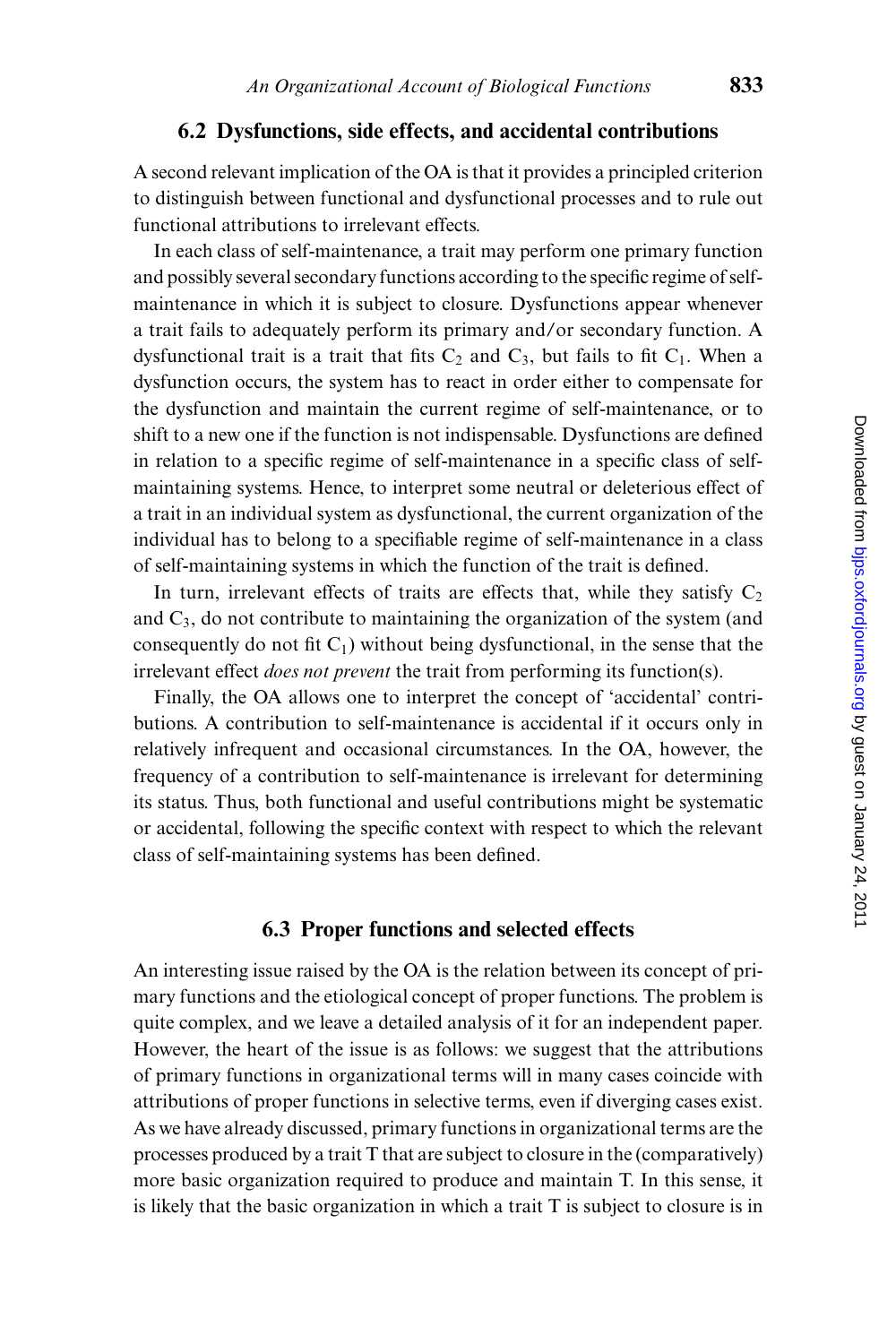fact the oldest one in evolutionary terms, if compared to more complex organizations involving a higher number of constraints and constitutive processes. For instance, to take an obvious example, the organization in which the process 'transducing light' is subject to closure is evolutionarily older than that in which the process 'supporting eyeglasses' is subject to closure. Since more basic organizations are presumably the oldest in evolutionary terms, traits subject to closure in those organizations are more likely to have been subject to a selective process, and to have made functional contributions to 'selected effects'.

It should be emphasized that convergence between these two characterizations does not imply their theoretical equivalence. Primary functions, we maintain, are such on the basis of the normative and teleological dimensions generated by the closed organization of a differentiated self-maintaining system. The fact that some of these functions are also selective effects is, as such, irrelevant to an organizational interpretation of functional attributions.

Despite the convergence, attributions of primary or proper functions from an organizational or etiological perspective may differ in at least two main cases. The first case concerns those traits that have been selected for their effects, but that no longer perform their proper function. Here, the SE theories would still attribute a proper function to the trait, whereas the organizational account would not, and would instead claim that the now-useless trait *had* a proper function in the past and now does not. The second case is the symmetrical opposite, in which a trait contributes to producing a process subject to closure in the more basic self-maintaining organization required to produce T. Here, the OA would attribute function to the trait, whereas the SE theories would not. It is on the basis of this second divergence that, as we emphasized in Section 5, the organizational approach may provide a solution for the epiphenomenalism of the SE theories, while still accounting for the teleological dimension of functions.

# **6.4 Reproduction**

A possible objection to the OA is that it seems to fail to account adequately for the functions of reproductive traits. Reproductive traits, the objection would charge, have a function in biological systems, even if they do not appear to be subject to closure since they do not contribute to the self-maintenance of the system producing and maintaining them. Again, the issue would require an independent paper, developing an articulated theoretical analysis. Nevertheless, let us develop here the gist of the argument.

The objection is right in pointing out that reproductive traits are not subject to closure in *any individual* self-maintaining system. Indeed, reproductive traits are neither subject to closure in the reproducing system nor in the reproduced system, which do not produce and maintain them. In this sense, we explicitly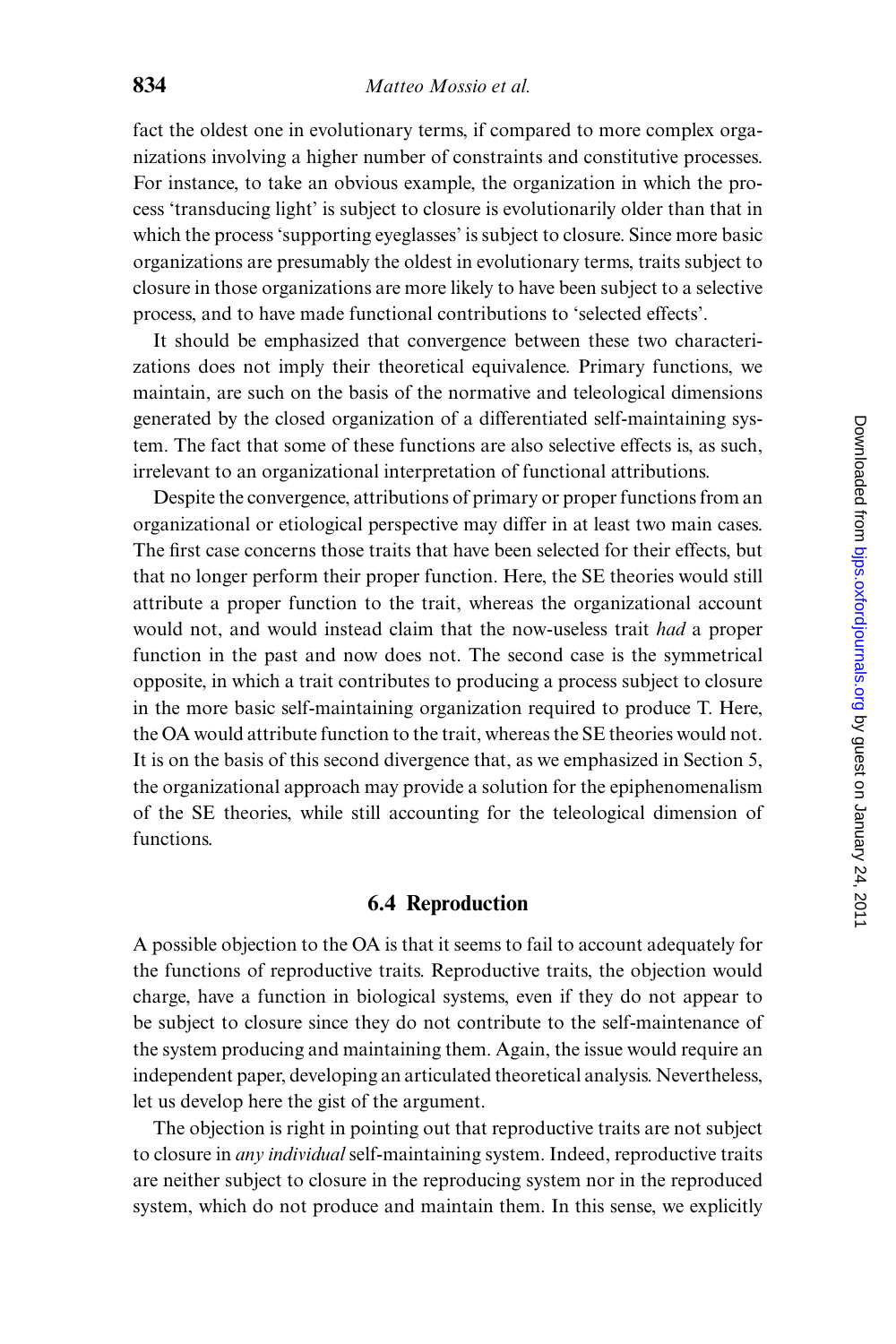claim that, in the organizational account, reproductive traits are not functional with respect to the individual self-maintaining system.

Yet, the objection ignores an alternative explanation. The OA may explain functional attributions to reproductive traits by appealing to 'second order' self-maintaining systems, composed of a set of individual self-maintaining systems, in which reproductive traits could be subject to organizational closure. As a matter of fact, organisms belong to higher-order *historical* systems, in which individuals, each having a limited lifetime, are continuously reproduced through generations. Similarly, organisms are components of higher-level *ecological* systems, i.e., networks of interactions among organisms that constrain some of the conditions of existence of each individual. In both cases, a form of organizational closure seems to exist between the individual organisms and the higher-order system, be it historical, ecological, or both. Individuals contribute to the maintenance of the higher-order system, which in turn reproduces and maintains them. In this sense, both kinds of higher-level systems are candidates as second-order self-maintaining systems, of which individuals would constitute functional parts. In particular, reproductive traits of individuals would be subject to closure in the organization of the second-order systems, and then have a function.

Of course, an articulated theory of second-order self-maintaining systems is still to be formulated. In this sense, the argument we have developed here still lacks adequate justification. Yet, we maintain that the OA has the theoretical resources to correctly capture the *sui generis* nature of reproductive functions in the whole set of biological functions. An adequate explanation of functional ascriptions to reproductive traits constitutes, then, one of the main objectives of the OA's research programme.

#### **6.5 Relation with other 'unitarian' approaches**

In the recent philosophical literature about functions, a number of proposals have tried to unify the dispositional and etiological approaches into a common framework. For instance, Griffiths ([1993]) suggests that the etiological approach can be incorporated into Cummins' systemic approach. In particular, 'the proper functions of a biological trait are the functions it is ascribed in a functional analysis of the capacity to survive and reproduce (fitness) which has been displayed by animals with that feature', which amounts to affirming that 'the proper functions of a trait are those effects of the trait that were components of the fitness of ancestors' (Griffiths [1993], pp. 146–7). Kitcher ([1993]), Walsh ([1996]), and Walsh and Ariew ([1996]) have put forward approaches based on similar strategies. Here, we focus on Walsh's proposal, leaving a more articulated discussion of the relation between these 'non-historical' approaches (Wouters [2005]) and the organizational account for an independent paper.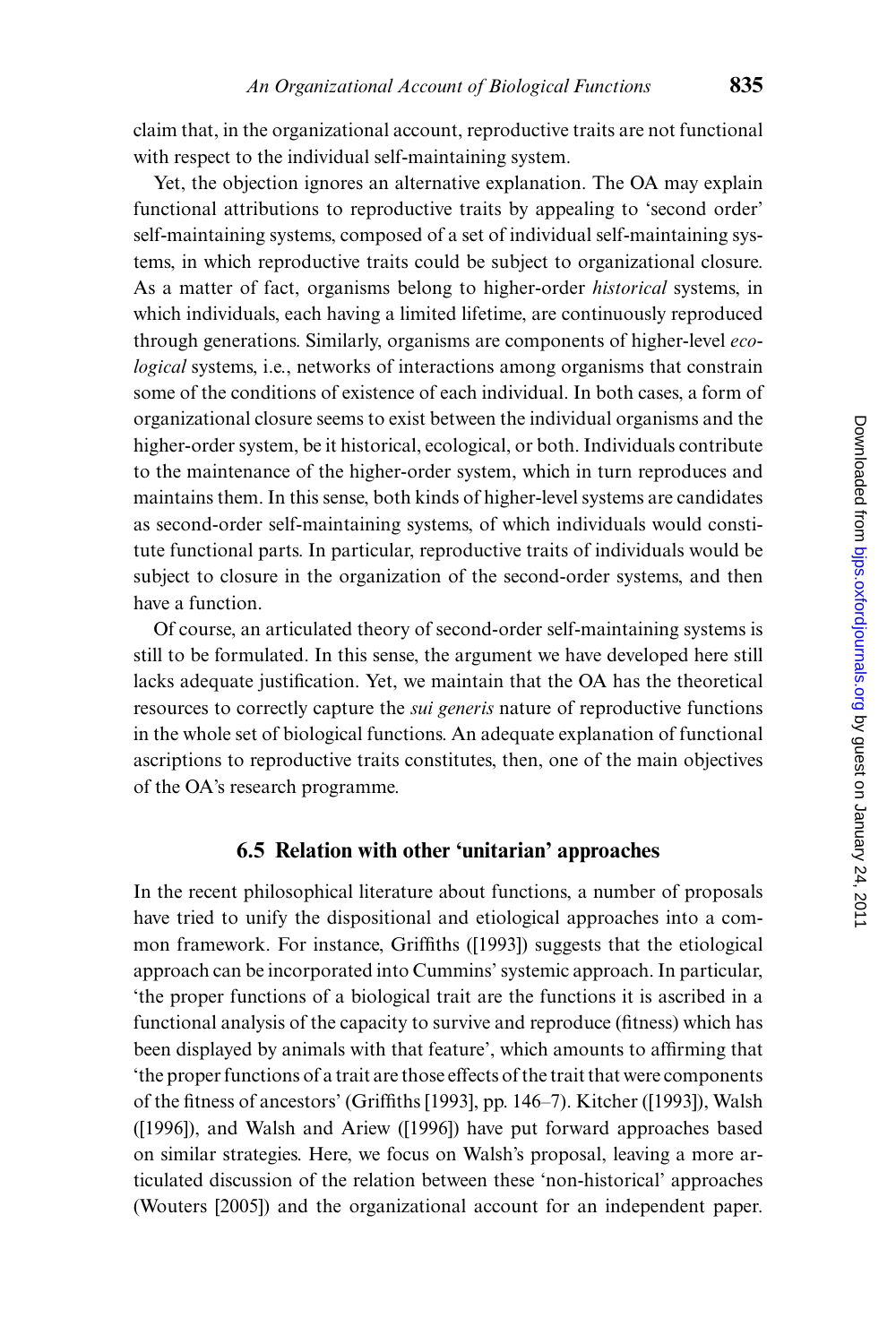Walsh proposes a relational theory of functions, according to which 'the/an evolutionary function of a token of type X with respect to selective regime R is to m if and only if X's doing m positively (and significantly) contributes to the average fitness of individuals possessing  $X$  in  $R'$  (Walsh and Ariew [1996], p. 263). According to whether the relevant selective regime is past or current, the function will be past or current.

Indeed, the relational approach succeeds in providing a non-historical definition of functions, which can apply to both historical and current functions. However, the conceptual strategy adopted is the opposite of the one we propose in this paper. As McLaughlin points out ([2001], pp. 128–31), the relational theory unifies historical and current functions by interpreting past functions as past contributions to fitness. The etiological approach is then reinterpreted as a propensity view applied to past selective regimes. The main consequence is that functional attributions to a trait can no longer explain its current presence, which is the main explanandum of etiological theories. The relational theory may either appeal to the function of past traits to explain the current presence of a trait, or to the current function of a trait to explain the existence of future traits. But functional attributions are no longer able to account for the existence of the current function bearer.

The organizational approach adopts the opposite strategy in that it aims to provide a unified definition of functions by extending the teleological dimension to the current activity of a trait. Functional attributions to both past and current traits explain the presence of the trait in terms of the effects of its contribution to the self-maintenance of the system to which it belongs. The organizational concept of function applies to classes of self-maintaining systems in current or past regimes of self-maintenance, by preserving in both cases its teleological and normative dimensions.

# **7 Conclusions**

In this paper, we have put forward an organizational account in which biological functions are defined as causal relations subject to closure in living systems, interpreted as the most typical examples of organizationally closed and differentiated self-maintaining systems. We have argued that this account justifies the grounding of the teleological and normative dimensions of functions in the current organization of the system, in that it provides an explanation for the existence of the function bearer and, at the same time, identifies in a non-arbitrary way the norms that functions are supposed to obey. Accordingly, we have suggested that the OA may combine the etiological and dispositional perspectives in an integrated theoretical framework.

Some authors have recently put forward accounts of biological functions closely related to the approach developed in this paper. In particular,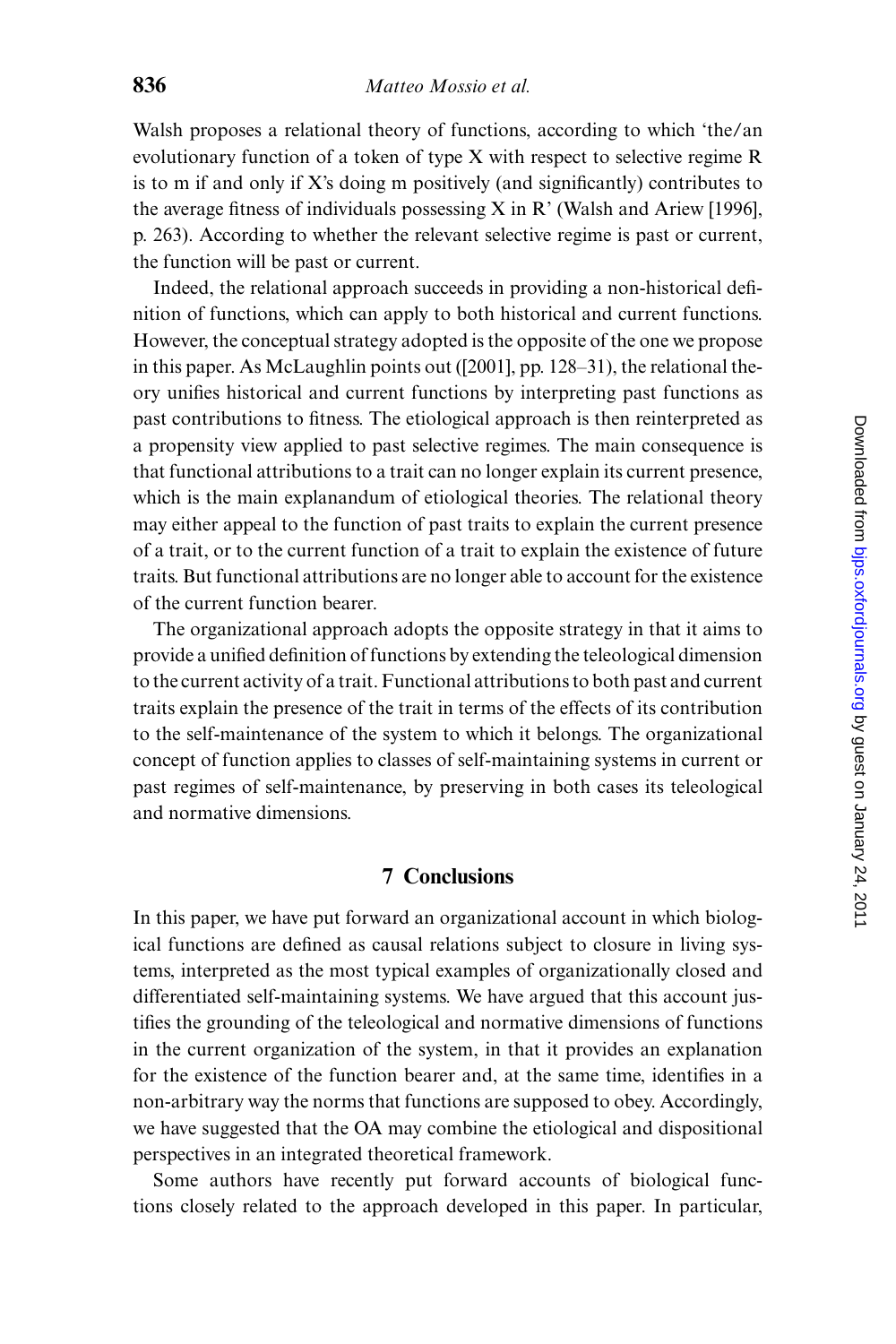Christensen and Bickhard ([2002]) have suggested, relying on their own work on the notion of biological autonomy, that the organization of autonomous systems provides an adequate grounding for the normativity of functional attributions. In a similar vein, McLaughlin ([2001]) has developed an account in which both the teleology and normativity of functions can be naturalized in the organization of self-reproducing systems. Despite some terminological differences, the central idea of these approaches (i.e., that the organizational closure instantiated by living systems provides an adequate basis to naturalize functions) fundamentally coincides with that defended in this paper, and we explicitly recognize the theoretical relationship.

Nevertheless, we believe that these authors did not succeed in building a fully satisfactory account of this central idea, which could (at least in part) explain why their work has scarcely been echoed in the philosophical literature about functions. Our account may represent a substantial philosophical improvement on previous similar approaches in two aspects. First, it articulates a fine-grained description of its central concepts and an explicit definition of biological functions, thereby placing precise constraints on functional attributions. Second, it spells out—at least in a preliminary way—the major implications of the central idea with respect to several issues with which a theory of function is supposed to deal.

Of course, most of the philosophical work is still to be done. Nevertheless, the arguments developed in this study may constitute a useful step towards a unifying organizational theory of functions for living systems and artefacts.

#### **Acknowledgements**

The authors wish to thank Jean Gayon, Philippe Huneman, and Xabier Barandiaran for valuable feedback on earlier versions of this paper. The work was funded by Centre National de Recherche Scientifique, France (ACI programme 'La notion de fonction dans les sciences humaines, biologiques et medicales' to ´ MM); Ministerio de Ciencia e Innovación, Spain ('Juan de la Cierva' program to MM); Ministerio de Ciencia e Innovación, grant no. HUM2005-02449 and BFU2006-01951/BMC; Universidad del Pais Vasco (postdoctoral fellowship to MM); Gobierno Vasco (predoctoral fellowship to CS and grant no. 937 IT-250-07); and the European Union (Feder funds).

> Matteo Mossio *Institut d'Histoire et de Philosophie des Sciences et des Techniques CNRS/Universite Paris1/ENS, 13 rue du Four, 75006 ´ Paris, France Matteo.Mossio@ens.fr*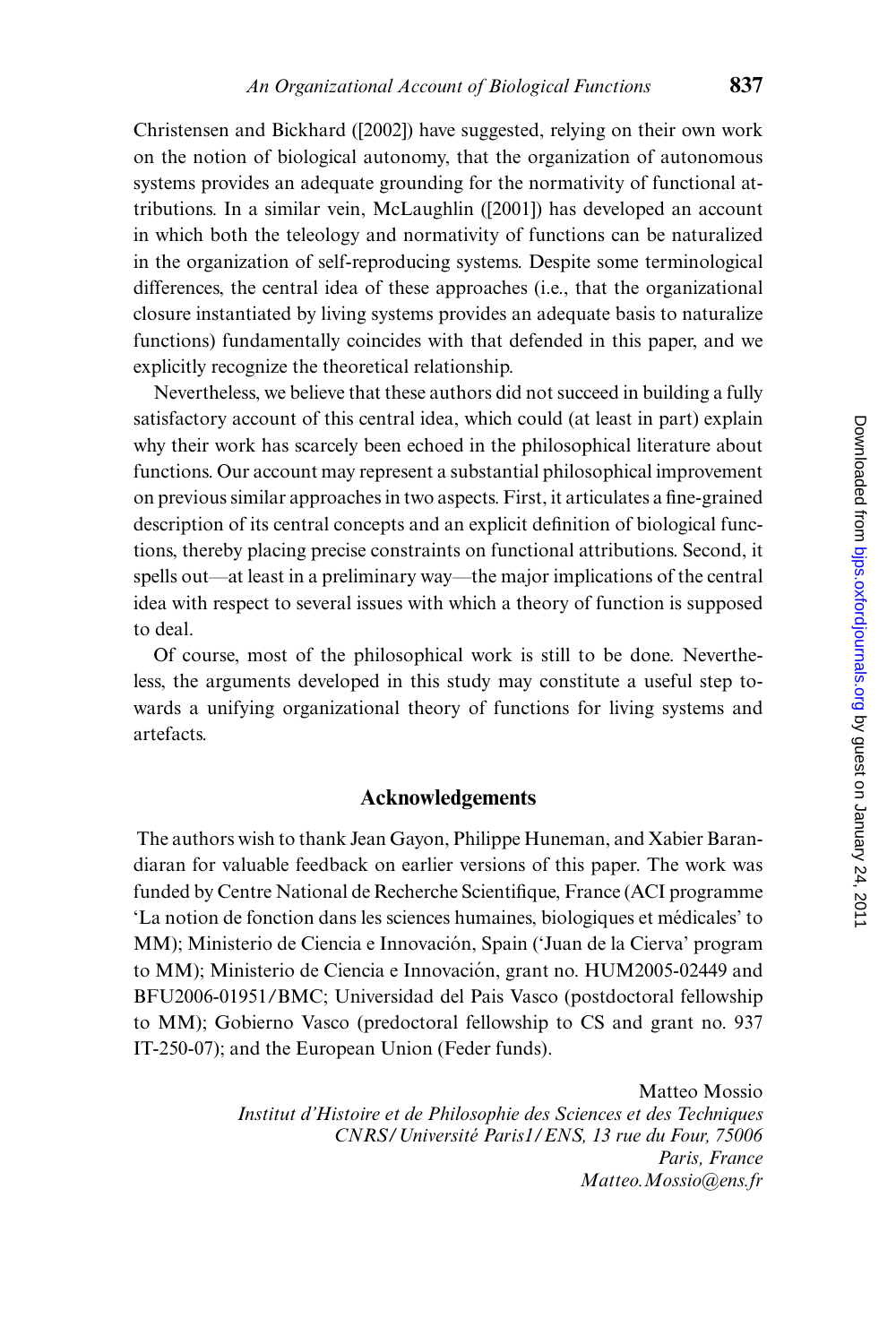Matteo Mossio*,* Cristian Saborido*,* Alvaro Moreno *Department of Logic and Philosophy of Science University of the Basque Country Avenida de Tolosa 70, 20080 San Sebastian, Spain cristian.saborido@ehu.es alvaro.moreno@ehu.es*

# **References**

- Adams, F. R. [1979]: 'A Goal–State Theory of Function Attributions', *Canadian Journal of Philosophy*, **9**, pp. 493–518.
- Allen, C. and Bekoff, M. [1995]: 'Biological Function, Adaptation and Natural Design', *Philosophy of Science*, **62**, pp. 609–22.
- Allen, C., Bekoff, M. and Lauder, G. V. (*eds*) [1998]: *Nature's Purposes*, Cambridge, MA: MIT Press.
- Ariew, A. R., Cummins, R. and Perlman, M. (*eds*) [2002]: *Functions*, Oxford: Oxford University Press.
- Barandiaran, X. and Moreno, A. [2008]: 'Adaptivity: From Metabolism to Behavior', *Adaptive Behavior*, **16**, pp. 325–44.
- Bedau, M. A. [1992]: 'Goal-Directed Systems and the Good', *The Monist*, **75**, pp. 34–49.
- Bickhard, M. H. [1993]: 'Representational Content in Humans and Machines', *Journal of Experimental and Theoretical Artificial Intelligence*, **5**, pp. 285–333.
- Bickhard, M. H. [2000]: 'Autonomy, Function, and Representation', *Communication and Cognition – Artificial Intelligence*, **17**, 3–4, pp. 111–31.
- Bigelow, J. and Pargetter, R. [1987]: 'Functions', *Journal of Philosophy*, **84**, pp. 181–96. Reprinted in Buller [1999], pp. 97–114.
- Boorse, C. [1976]: 'Wright on Functions', *Philosophical Review*, **85**, pp. 70–86.
- Boorse, C. [2002]: 'A Rebuttal on Functions', in Ariew *et al.* [2002], pp. 63–112.
- Buller, D. J. (*ed.*) [1999]: *Function, Selection, and Design*, Albany, NY: SUNY Press.
- Canfield, J. [1964]: 'Teleological Explanation in Biology', *British Journal for the Philosophy of Science*, **14**, pp. 285–95.
- Chandrasekhar, S. [1961]: *Hydrodynamic and Hydromagnetic Stability*, Oxford: Clarendon.
- Christensen, W. D. and Bickhard, M. H. [2002]: 'The Process Dynamics of Normative Function', *The Monist*, **85**, 1, pp. 3–28.
- Cornish-Bowden, A., Cárdenas, M. L., Letelier, J. C. and Soto-Andrade, J. [2007]: 'Beyond Reductionism: Metabolic Circularity as a Guiding Vision for a Real Biology of Systems', *Proteomics*, **7**, pp. 839–45.
- Craver, C. F. [2001]: 'Role Functions,Mechanisms, and Hierarchy',*Philosophy of Science*, **68**, pp. 53–74.
- Cummins, R. [1975]: 'Functional Analysis', *Journal of Philosophy*, **72**, pp. 741–65. Reprinted in Buller [1999], pp. 57–83.
- Cummins, R. [2002]: 'Neo-Teleology', in Ariew *et al.* [2002], pp. 157–72.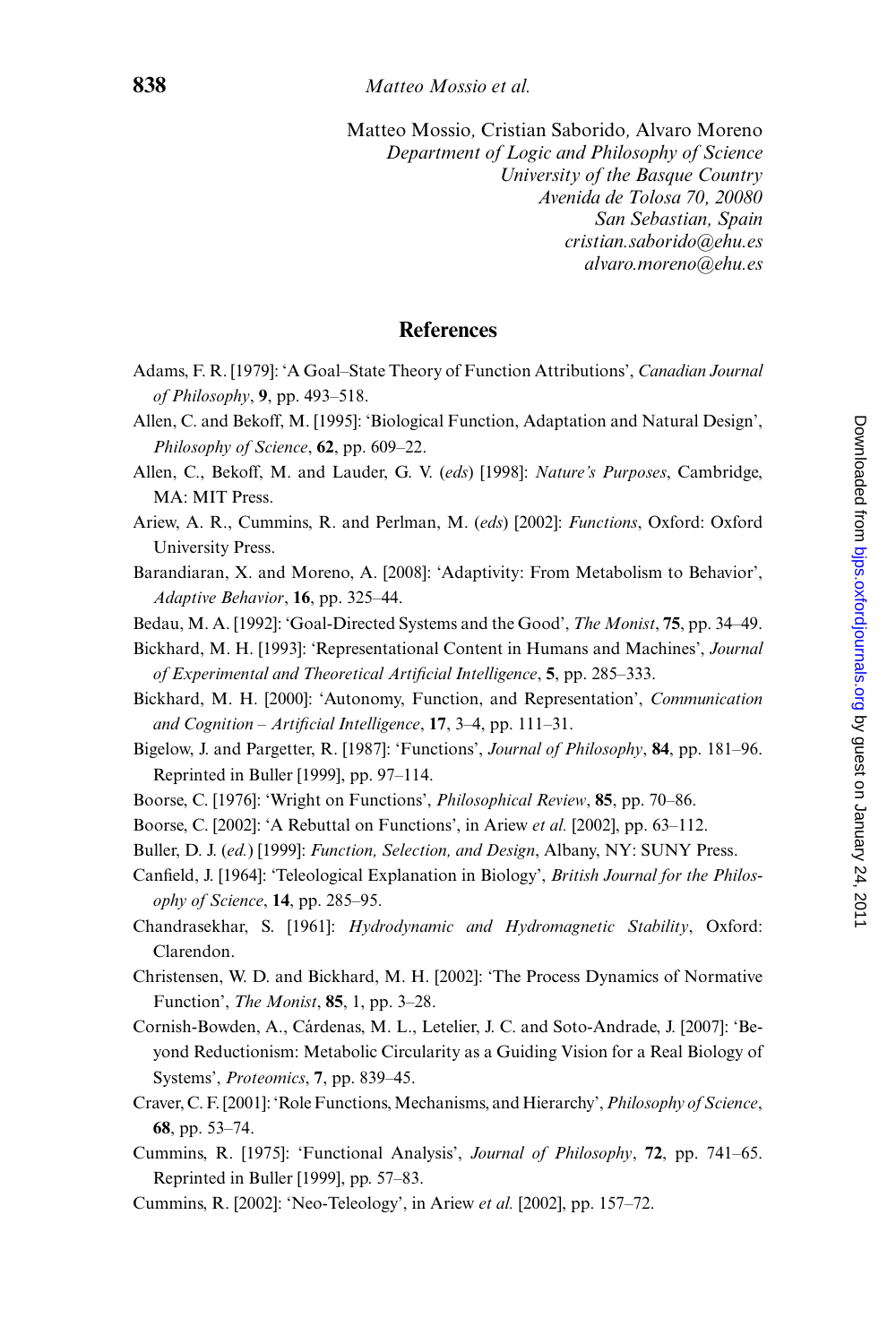- Davies, P. S. [1994]: 'Troubles for Direct Proper Functions', *Noûs*, 28, pp. 363–81.
- Davies, P. S. [2000]: 'Malfunctions', *Biology and Philosophy*, **15**, pp. 19–38.
- Davies, P. S. [2001]: *Norms of Nature. Naturalism and the Nature of Functions*, Cambridge, MA: MIT Press.
- Field, R. J., Körös, E. and Noyes, R. M. [1972]: 'Oscillations in Chemical Systems. II. Thorough Analysis of Temporal Oscillation in the Bromate-Cerium-Malonic Acid System', *Journal of the American Chemical Society*, **94**, pp. 8649–64.
- Field, R. J. and Noyes, R. M. [1974]: 'Oscillations in Chemical Systems. IV. Limit Cycle Behavior in a Model of a Real Chemical Reaction', *Journal of Chemical Physics*, **60**, pp. 1877–84.
- Gánti, T. [1975]: 'Organisation of Chemical Reactions into Dividing and Metabolizing Units: The Chemotons', *BioSystems*, **7**, pp. 15–21.
- Ganti, T. [2003]: *The Principles of Life*, With a commentary by J. Griesemer and E. Szathmáry (eds), Oxford: Oxford University Press.
- Glansdorff, P. and Prigogine, I. [1971]: *Thermodynamics of Structure, Stability and Fluctuations*, London: Wiley.
- Godfrey-Smith, P. [1994]: 'A Modern History Theory of Functions', *Noûs*, 28, pp. 344– 62. Reprinted in Buller [1999], pp. 199–220.
- Griffiths, P. E. [1993]: 'Functional Analysis and Proper Functions', *British Journal for the Philosophy of Science*, **44**, pp. 409–422. Reprinted in Buller [1999], pp. 143–58.
- Hardcastle, V. G. [2002]: 'On the Normativity of Functions', in Ariew *et al.* [2002], pp. 144–56.
- Hempel, C. G. [1959]: 'The Logic of Functional Analysis', in L. Gross (*ed*.), *Symposium on Sociological Theory*, New York: Harper and Row, pp. 271–87.
- Hofmeyr, J.-H. S. [2007]: 'The Biochemical Factory That Autonomously Fabricates Itself: A Systems Biological View of the Living Cell', in F. Boogerd, F. J. Bruggeman, J.-H. S. Hofmeyr and H. V. Westerhoff (*eds*), *Systems Biology: Philosophical Foundations*, Amsterdam: Elsevier, pp. 217–42.
- Kauffman, S. [2000]: *Investigations*, Oxford: Oxford University Press.
- Kitcher, P. [1993]: 'Function and Design', *Midwest Studies in Philosophy*, **18**, pp. 379–97.
- Luisi, P. L. [1998]. 'About Various Definitions of Life', *Origins of Life and Evolution of Biospheres*, **28**, pp. 613–22.
- Luisi, P. L. [2006]: *The Emergence of Life: From Chemical Origins to Synthetic Biology*, Cambridge: Cambridge University Press.
- Maturana, H. and Varela, F. J. [1973]: *De máquinas y seres Vivos—Una teoría sobre la organizacion biol ´ ogica ´* , Santiago, Chile: Editorial Universitaria S.A.
- McLaughlin, P. [2001]: *What Functions Explain. Functional Explanation and Selfreproducing Systems*, Cambridge: Cambridge University Press.
- Melander, P. [1997]: *Analyzing Functions. An Essay on a Fundamental Notion in Biology*, Stockholm: Almkvist & Wiksell International.
- Millikan, R. G. [1984]: *Language, Thought, and Other Biological Categories*, Cambridge, MA: MIT Press.
- Millikan, R. G. [1989]: 'In Defense of Proper Functions', *Philosophy of Science*, **56**, pp. 288–302.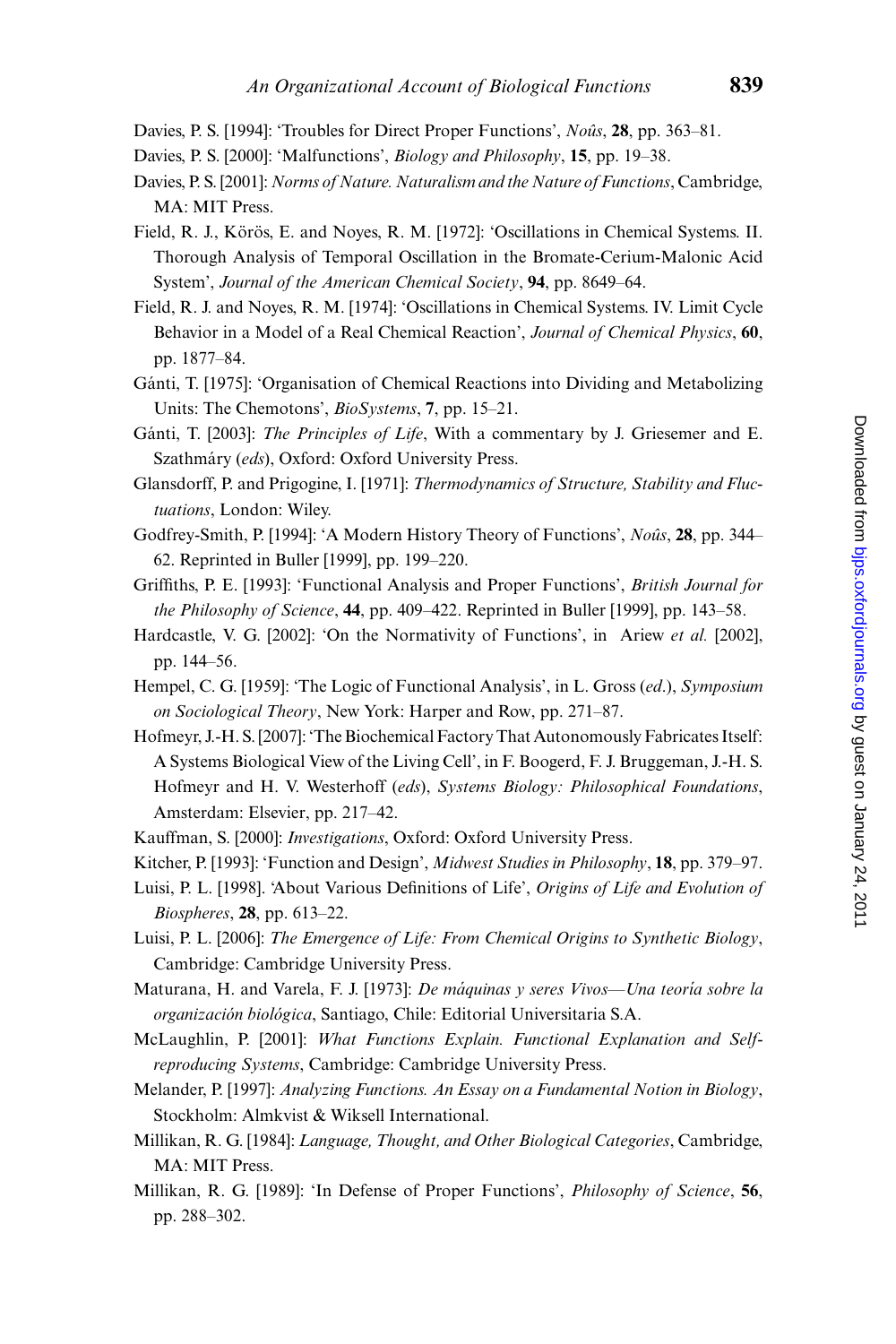- Millikan, R. G. [1993]: 'Propensities, Exaptations, and the Brain', in R. G. Millikan (*ed.*), *White Queen Psychology and Other Essays for Alice*, Cambridge, MA: MIT Press, pp. 31–50.
- Millikan, R. G. [2002]: 'Biofunctions: Two Paradigms', in Ariew *et al.* [2002], pp. 113– 43.
- Nagel, E. [1961]: *The Structure of Science*, London: Routledge & Kegan Paul.
- Nagel, E. [1977]: 'Teleology Revisited', *Journal of Philosophy*, **74**, pp. 261–301.
- Neander, K. [unpublished]: 'Teleology in Biology', Paper presented to AAP conference 1980.
- Neander, K. [1991]: 'Function as Selected Effects: The Conceptual Analyst's Defense', *Philosophy of Science*, **58**, pp. 168–84.
- Nicolis, G. [1989]: 'Physics of Far-from-Equilibrium Systems and Self-organisation', in P. Davies (*ed.*), *The New Physics*, Cambridge: Cambridge University Press, pp. 316– 47.
- Nicolis, G. and Prigogine, I. [1977]: *Self-organisation in Non-equilibrium Systems: From Dissipative Structures to Order through Fluctuation*, New York: Wiley.
- Nissen, L. [1980]: 'Nagel's Self-regulation Analysis of Teleology', *Philosophical Forum*, **12**, pp. 128–38.
- Pattee, H. H. [1973]: 'The Physical Basis and Origin of Hierarchical Control', in H. H. Pattee (*ed*.), *Hierarchy Theory*, New York: Braziller, pp. 73–108.
- Pattee, H. H. [1982]: 'Cell Psychology: An Evolutionary Approach to the Symbol-Matter Problem', *Cognition and Brain Theory*, **4**, pp. 325–41.
- Rosen, R. [1973]: 'On the Dynamical Realizations of (M, R)-Systems', *Bulletin of Mathematical Biophysics*, **35**, pp. 1–9.
- Rosen, R. [1991]: *Life Itself: A Comprehensive Inquiry into the Nature, Origin and Fabrication of Life*, New York: Columbia University Press.
- Rosenblueth, A., Wiener, N. and Bigelow, J. [1943]: 'Behavior, Purpose and Teleology', *Philosophy of Science*, **10**, pp. 18–24.
- Ruiz-Mirazo, K. [2001]: *Physical Conditions for the Appearance of Autonomous Systems with Open-ended Evolutionary Capacities*, Ph.D. dissertation, University of the Basque Country.
- Ruse, M. [1971]: 'Functional Statements in Biology', *Philosophy of Science*, **38**, pp. 87– 95.
- Ruse, M. [2003]: *Darwin and Design: Does Evolution have a Purpose?*, Cambridge, MA: Harvard University Press.
- Sommerhoff, G. [1950]: *Analytical Biology*, Oxford: Oxford University Press.
- Sommerhoff, G. [1959]: 'The Abstract Characteristics of Living Organisms', in F. E. Emery (*ed*.), *Systems Thinking*, London: Harmondsworth, pp. 147–202.
- Varela, F. J. [1979]: *Principles of Biological Autonomy*, New York: North Holland.
- Varela, F. J., Maturana, H. and Uribe, R. [1974]: 'Autopoiesis: The Organisation of Living Systems, Its Characterization and a Model', *BioSystems*, **5**, pp. 187–96.
- Walsh, D. M. [1996]: 'Fitness and Function', *British Journal for the Philosophy of Science*, **47**, pp. 553–74.